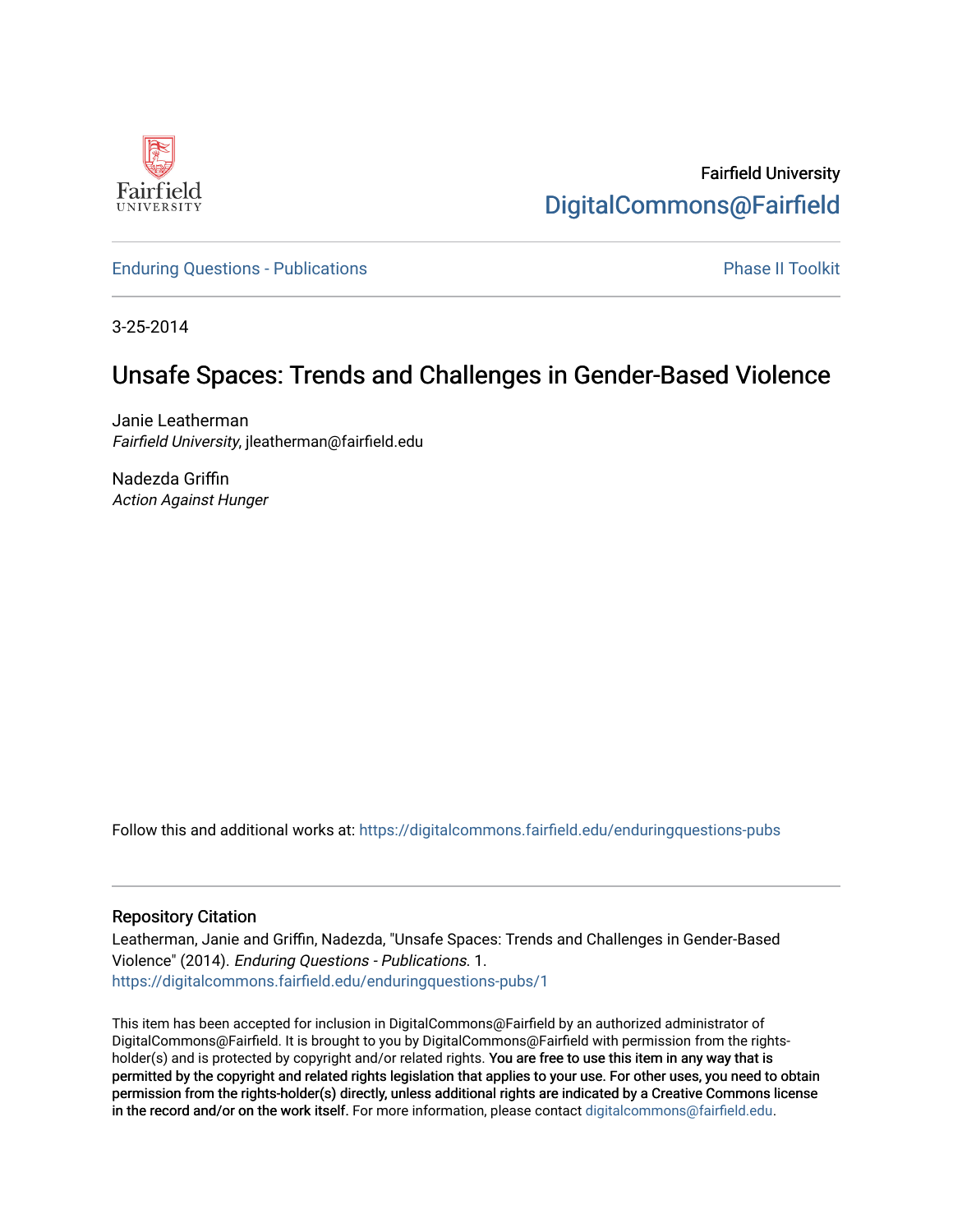

March 25, 2014



# **First Response: Health Work in Conflict Zones**

**Improving the Odds: Battlefield Medicine in Iraq and Afghanistan** by Robert Beckhusen **Aid Under Fire: Health Care and the Costs of Conflict** By Hannah Vaughan-Lee **Unsafe Spaces: Trends and Challenges in Gender-Based Violence** By Janie Leatherman and Nadezda Griffin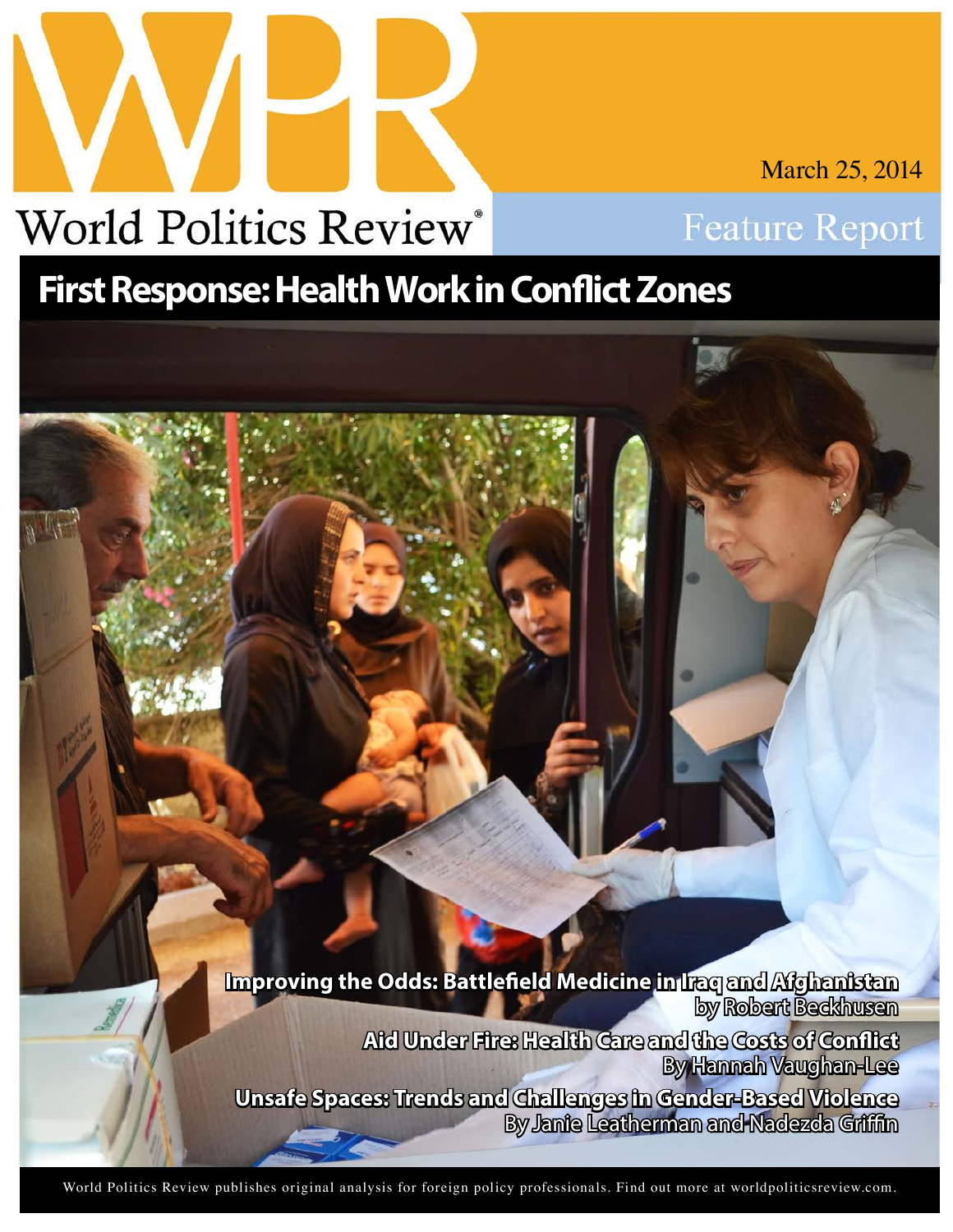Compilation © 2014 World Politics Review LLC.

"Improving the Odds: Battlefield Medicine in Iraq and Afghanistan," © 2014 Robert Beckhusen. Used under license.

"Aid Under Fire: Health Care and the Costs of Conflict," © 2014 Hannah Vaughan-Lee. Used under license.

"Unsafe Spaces: Trends and Challenges in Gender-Based Violence," © 2014 Janie Leatherman and Nadezda Griffin. Used under license.

First published in 2014 by World Politics Review

World Politics Review 231 Front St, Suite 204 Brooklyn, NY 11201 www.worldpoliticsreview.com (202) 596-9771

All rights reserved. No part of this publication may be reproduced, distributed, or transmitted in any form or by any means, including photocopying, recording, or other electronic or mechanical methods, without the prior written permission of the publisher, except in the case of brief quotations embodied in critical reviews and certain other noncommercial uses permitted by copyright law. For permission requests, email the publisher at reprints@worldpoliticsreview.com.

Published in the United States of America

Cover image: Syrian refugees attend a Caritas mobile health clinic, Taalabaya, Lebanon, June 25, 2013 (Trocaire photo by Eoghan Rice licensed under the Creative Commons Attribution 2.0 Generic license).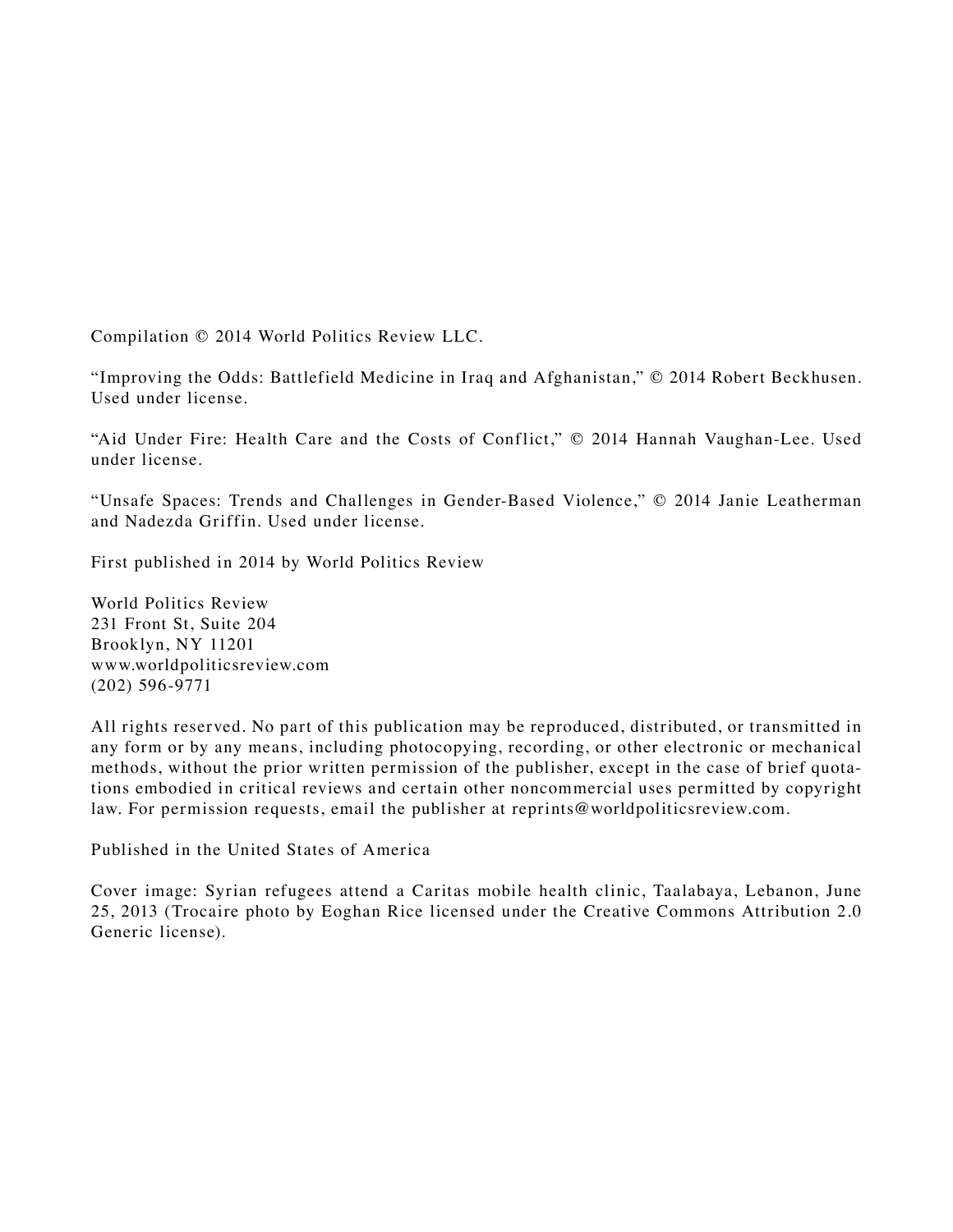## **WORLD POLITICS REVIEW** was created for foreign policy professionals who have a [AID UNDER FIRE: HEALTH CARE AND THE COSTS OF CONFLICT](#page-9-0) 9 UNSAFE SPACES: TRENDS AND CHALLENGES IN GENDER-BASED to understand the trends behind the trends behind the news. The news. The news. The news. The news. The news. IMPROVING THE ODDS: BATTLEFIELD MEDICINE IN IRAO AND  $\begin{array}{c} \text{max} \ \text{normal} \ \text{normal} \ \text{normal} \ \text{normal} \ \text{normal} \ \text{normal} \ \text{normal} \ \text{normal} \ \text{normal} \ \text{normal} \ \text{normal} \ \text{normal} \ \text{normal} \ \text{normal} \ \text{normal} \ \text{normal} \ \text{normal} \ \text{normal} \ \text{normal} \ \text{normal} \ \text{normal} \ \text{normal} \ \text{normal} \ \text{normal} \ \text{normal} \ \text{normal} \ \text{normal} \ \text{normal} \ \text{normal} \ \text{normal} \ \text{normal} \ \text{normal} \ \text{normal} \ \text{normal} \ \text{$ [IMPROVING THE ODDS: BATTLEFIELD MEDICINE IN IRAQ AND](#page-4-0)  AFGHANISTAN 4 [BY ROBERT BECKHUSEN](#page-4-0)  [BY HANNAH VAUGHAN-LEE](#page-9-0)

[BY JANIE LEATHERMAN AND NADEZDA GRIFFIN](#page-15-0)

## journalists and scholars. Our nonparticles cover diplomacy, military articles cover diplomacy, military articles cover diplomacy, military articles cover diplomacy, military articles cover diplomacy, military articles cove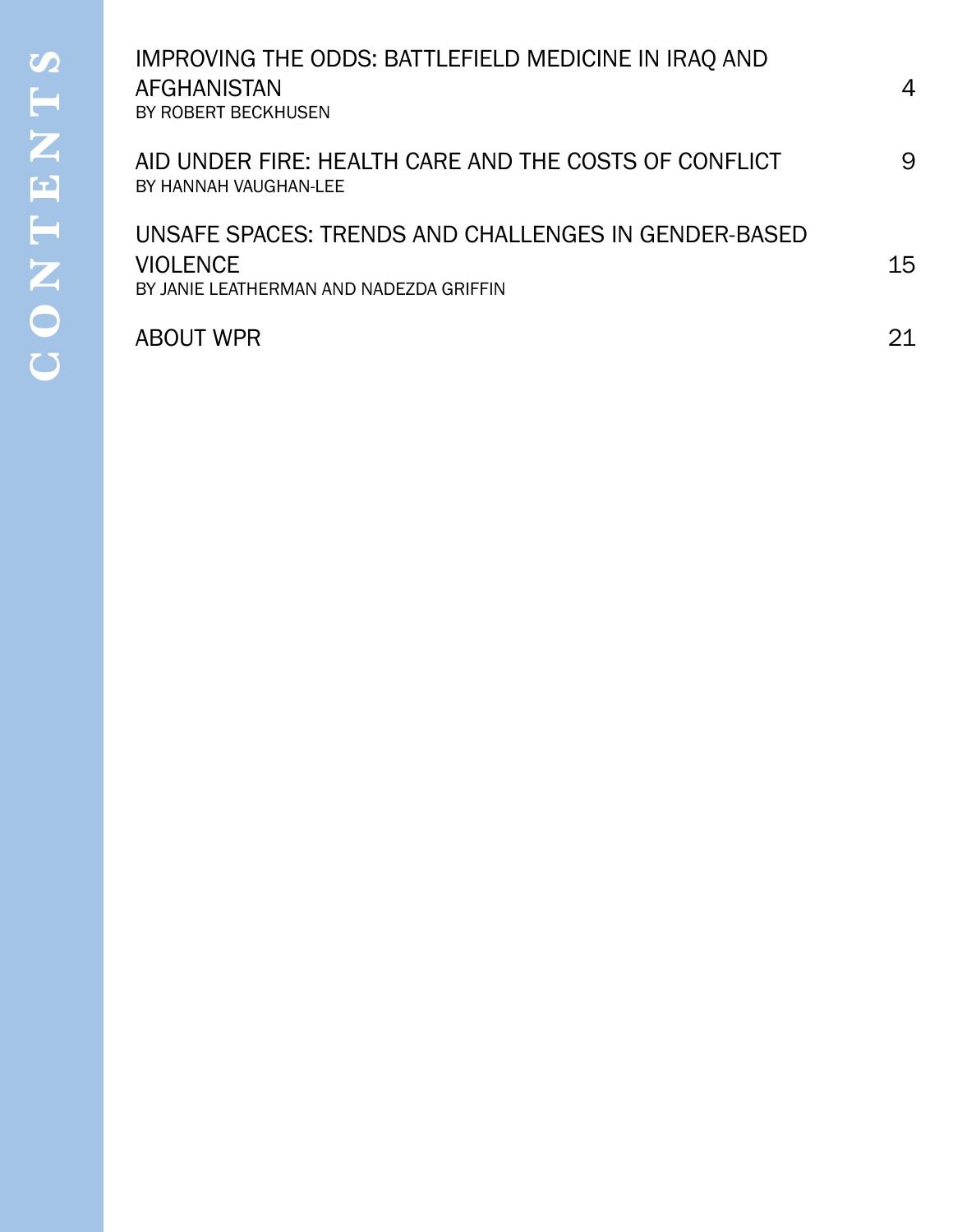# <span id="page-4-0"></span>IMPROVING THE ODDS: BATTLEFIELD MEDICINE IN IRAQ AND AFGHANISTAN

## BY ROBERT BECKHUSEN



During the course of two wars in Iraq and Afghanistan, the U.S. military has faced challenges in treating wounded soldiers on a scale it hasn't witnessed since the Vietnam War. In response, the military has succeeded in reducing the mortality rate of soldiers injured in combat through a radical shift in doctrine, procedures and medical technology. The duration of the two wars has also produced a wealth of research that has informed Tactical Combat Casualty Care (TCCC), which has become the standardized set of procedures used to treat U.S. casualties across active-duty military services. Despite this, the cost has been high: 4,486 U.S. soldiers were killed in Iraq and more than 2,300 killed in Afghanistan. In the early years of the conflicts, the rate of preventable deaths was little different from 30 years prior. But more than a decade later, a wounded soldier [is](http://www.specialoperationsmedicine.org/TCCC_Butler_A_Decade_of_TCCC_J _Trauma_2012.pdf)  [much more likely to survive](http://www.specialoperationsmedicine.org/TCCC_Butler_A_Decade_of_TCCC_J _Trauma_2012.pdf) his or her injuries than in previous wars.

Partly, this is due to the duration of the conflicts. Advances in medical technology and battlefield care can be seen and studied over longer periods. Information technology has made it easier to track, treat and analyze injuries. Developments in neuroscience and prosthetics have also opened up new areas for long-term care, although the causes of traumatic brain injuries (TBI) remain elusive and treatment is often poor. Meanwhile, military practices are being widely adopted in civilian hospitals, by police and by first-responder paramedic teams, and institutions such as the U.S. Army Institute for Surgical Research have also driven a wave of research into treating traumatic injuries, to the benefit of civilian medical providers.

## **DEVELOPMENTS IN BATTLEFIELD TRAUMA CARE**

In a battlefield environment, medics are expected to treat severe injuries with limited supplies in dusty, dirty environments while also risking being shot with bullets or wounded by shrapnel. This confusing and hazardous environment poses enormous challenges not regularly faced by civilian paramedics. Soldiers can sustain catastrophic injuries that can cause sudden death or life-long disability. Does the medic prioritize treating injuries or fighting the enemy? When faced with multiple injuries, how does the medic prioritize which injuries to treat first? And how does the medic treat injuries when different types of treatment pose various other risks?

The most important development in battlefield trauma care has been the creation of the set of doctrines and procedures that comprise Tactical Combat Casualty Care. First developed beginning in 1994 by the U.S. special operations forces community, the goal was to detect the most easily preventable causes of battlefield deaths and train first responders to quickly stabilize such injuries when under fire. This also meant deferring care for injuries that, while still potentially lethal if left untreated, were survivable in the short term. In 1997, TCCC [became the standard doctrine](http://www.ntoa.org/massemail/CarmonaW12.pdf) for the Navy SEALs, and was mandated for the U.S. 75th Ranger Regiment in 1998 by the regiment's commanding officer, then-Col. Stanley McChrystal. In 2011, TCCC became the standardized set of combat medical procedures used across the U.S. armed forces.

First, TCCC prioritizes reducing casualties over treatment. If a unit comes under attack and one or more soldiers are wounded, the medic—and the injured, if possible—are tasked with returning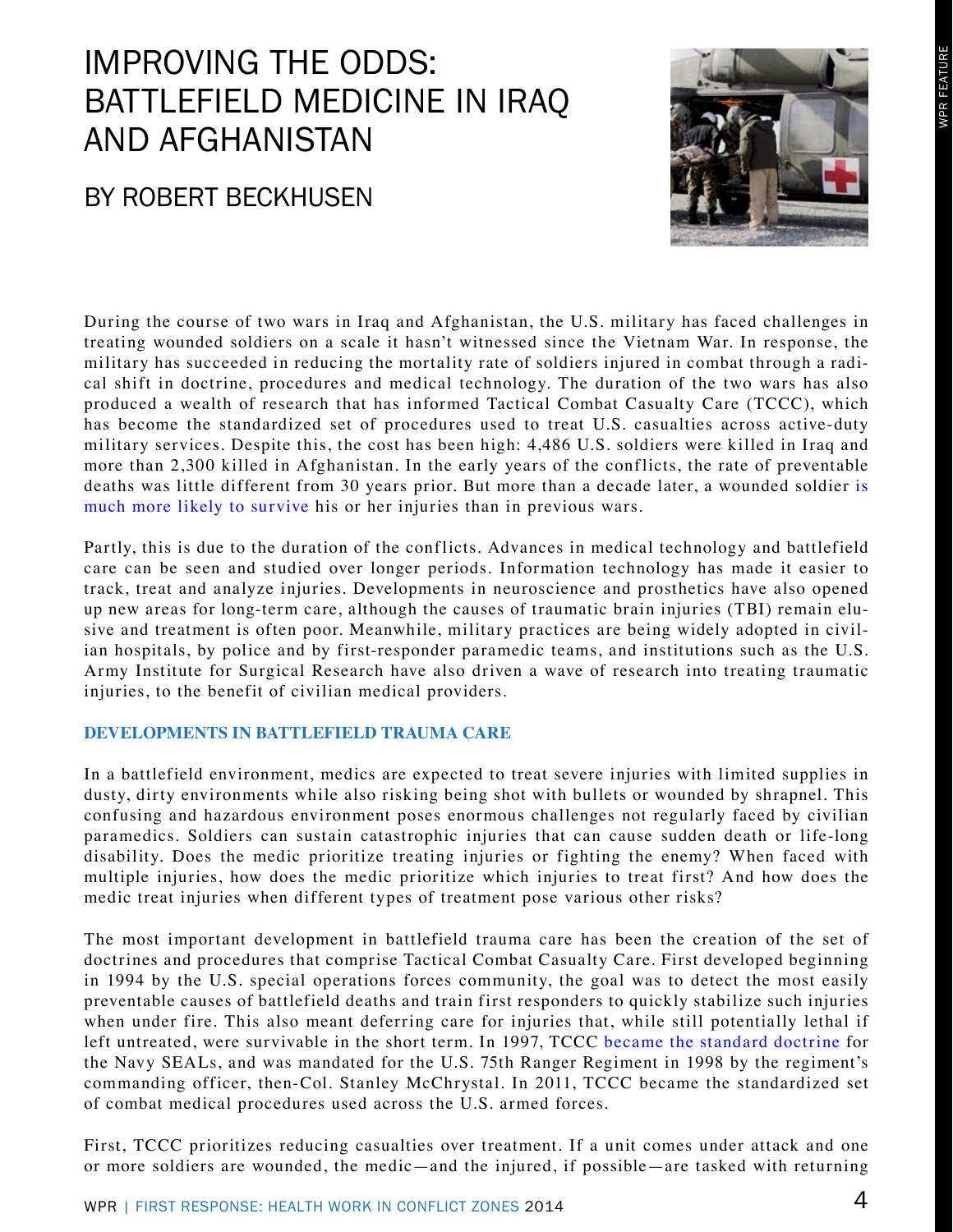fire to suppress the enemy and stop the attack, depending on the tactical situation. This serves to prevent the unit from incurring further casualties, including injuries to medical personnel on the scene or those arriving by helicopter to treat and evacuate the wounded. Next the doctrine calls on medics to employ aggressive use of tourniquets and hemostatic agents to control bleeding, a form of "damage control" that forgoes more complicated procedures, instead emphasizing procedures that are likely to save lives in the hour before the wounded can reach a hospital.

This was a marked change from how the U.S. military treated casualties early on in America's 21st-century wars. When the U.S. military first entered Afghanistan and Iraq, little had changed in medical doctrine since the Vietnam War. Aside from a select few commando units with experience in TCCC, such as the 75th Ranger Regiment[—which saw a 3 percent casualty rate](https://www.google.com/url?sa=t&rct=j&q=&esrc=s&source=web&cd=3&cad=rja&uact=8&ved=0CDoQFjAC&url=http%3A%2F%2Fwww.dtic.mil%2Fcgi-bin%2FGetTRDoc%3FAD%3DADA549496&ei=t8AsU--sBaO42wWzwIHYDQ&usg=AFQjCNHKtzp5TLSgCpTPyqIC5RcglHX_-w&sig2=Ec4gC3sV-hrFgJbExcupig) from potentially survivable wounds in 2001-2010 compared to 24 percent across the general armed forces—and Navy SEAL teams, the armed services did not train troops to use tourniquets, and in fact cautioned against their use. This has long been a point of controversy among doctors. A tourniquet cuts off the body's blood supply to the wound, which reduces bleeding, but can also result in cut-off tissue becoming oxygenated, which can possibly lead to cell death, nerve damage and amputations. Worse, clotting tissue can then spread to the bloodstream, potentially leading to shock and death. Prior to the implementation of the TCCC, tourniquets were widely thought to be a cure worse than the wound.

The risks of tourniquets are real, particularly if applied improperly or applied after a wounded soldier goes into shock. But as casualties mounted in Afghanistan and Iraq, a new consensus emerged that the risks of using tourniquets had been overstated. A 2007 report by the U.S. Army Institute for Surgical Research studied 232 soldiers in Iraq who had tourniquets applied to wounds and [found no link between tourniquets—](http://www.dtic.mil/cgi-bin/GetTRDoc?AD=ADA480277)if used correctly by trained personnel—and increased risk of mortality. The institute's conclusion was that tourniquets can save lives and that discouraging their use "in the current war will increase the death rate." Since these revelations, the U.S. military has gone on to field more than 1 million Combat Application Tourniquets, which use a windlass to secure the band tightly around an extremity, and require only one hand to use. Another development is the introduction to special operations forces units of a specialized tourniquet called the Combat Ready Clamp, which attaches like a vice to the groin region—an area difficult to stabilize with standard tourniquets.

The U.S. military has also improved upon several iterations of hemostatic dressings, which are medical bandages containing chemicals that promote blood clotting. These dressings can be effective when applied together with tourniquets, and in regions that are not amenable to tourniquets such as joints and armpits, which are frequent areas of combat wounds as they are not typically covered by body armor. In 2003, the military largely used fibrin sealant dressings that contained powdered fibrinogen and thrombin, which clotted wounds when pressed for two to three minutes. Over the next several years, the military partnered with the American Red Cross to produce dressings treated with chitosan, a chemical derived from shrimp. The U.S. military [experimented with](http://www.naemt.org/Libraries/Trauma Resources/Prehospital Tobpical Hemostatic Agents.sflb) [a hemostatic agent known as QuikClot](http://www.naemt.org/Libraries/Trauma Resources/Prehospital Tobpical Hemostatic Agents.sflb), but this was withdrawn after concerns that the powder caused tissue burns and dissipated before forming a clot. Since 2008, the U.S. Army Institute of Surgical Research [has recommended Combat Gauze,](http://www.wired.com/medtech/health/news/2008/04/blood_clotting) a dressing coated in kaolin, a type of clay that uses aluminosilicate nanoparticles to stimulate clotting. It does not have any known side effects.

Another advance has been in treating hypothermia. Cold weather in Afghanistan's mountains is a common cause, but hypothermia can also be hastened by injecting cold intravenous fluids to stabilize wounded troops. The U.S. military has encouraged some makeshift alternatives, including insulating intravenous tubes using bits of cloth, covering the tubes in a sleeping bag together with the patient or storing the fluids close to the body, keeping them warm. Furthermore, soldiers now carry chemically heated blankets and hoods known as Hypothermia Prevention and Management Kits.

A related development was the establishment of the Department of Defense Trauma Registry. This database, created in 2005, established a single system for tracking wounded soldiers and the type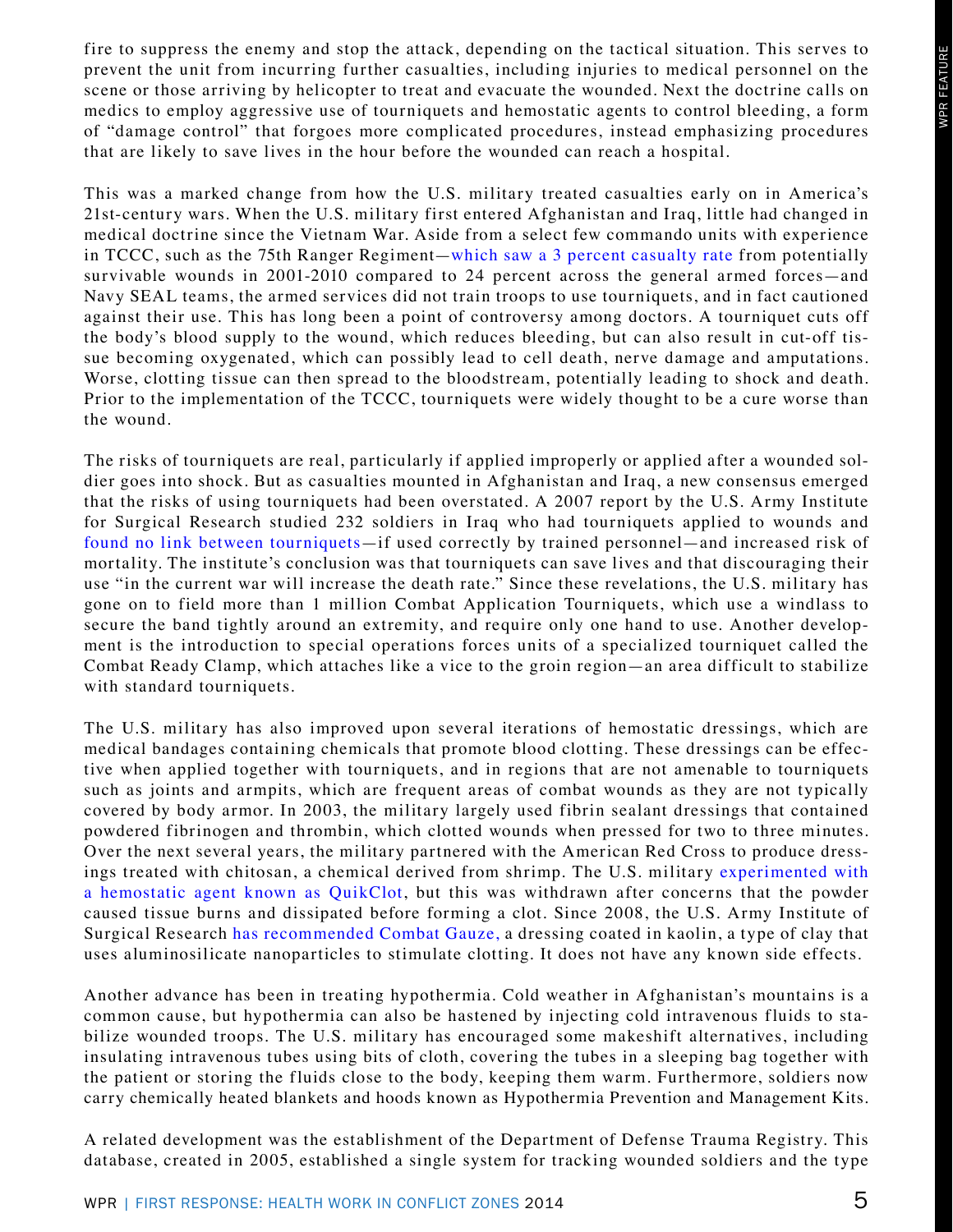of treatment they receive once they arrive at field hospitals. Such data continues to be tracked as the soldiers are moved to more-advanced treatment facilities in the United States. This gave Pentagon planners access to large amounts of data regarding which treatments were successful, data they then used as the basis for recommendations to the U.S. military's Center for Tactical Combat Casualty Care. The program was later extended to include the Pre-Hospital Trauma Registry Initiative, which tracks treatment given at the tactical level. As part of the initiative, soldiers are issued a card, and if a solider is injured, the field medic can write down the type of treatment given before the casualty is evacuated. This essentially takes the military's practice of recording lessons learned from combat in the form of After Action Reports and applies it to casualties.

#### **DEVELOPMENTS IN FORWARD-DEPLOYED HOSPITAL CARE**

Another series of improvements have occurred at in-theater hospitals and, to a lesser extent, during medevac flights from the battlefield to the hospital.

In general, military medical evacuations during the wars compare poorly to their civilian counterparts. U.S. Army medevac UH-60 Black Hawk and CH-47 Chinook helicopters have commonly carried a single medic responsible for treating seriously injured patients while traveling over long distances. By contrast, civilian helicopters often have two paramedics who are better trained and equipped than their military counterparts. According to a 2012 study in the Journal of Trauma and Acute Care Surgery, the military version "remains essentially unchanged since the Vietnam era" despite evidence showing that experiments with medevac units trained along civilian lines [reduced](http://journals.lww.com/jtrauma/Fulltext/2012/12005/Military_medical_revolution___Deployed_hospital.3.aspx#P184)  [48-hour mortality rates by 7 percent](http://journals.lww.com/jtrauma/Fulltext/2012/12005/Military_medical_revolution___Deployed_hospital.3.aspx#P184). However, the Pentagon [has mandated](http://www.army.mil/article/112860/Military_medical_advances_in_combat_can_help_civilians_at_home) all flight medics to be trained to civilian paramedic standards by 2017. Medical evacuations have also become more efficient. In 2009, then-Secretary of Defense Robert Gates [surged helicopters into Afghanistan](http://www.nytimes.com/2009/01/28/washington/28military.html?_r=0) to ensure that soldiers could make it to field hospitals within the "golden hour"—the hour after sustaining an injury in which, if treated, the patient is likely to survive. This decision is widely credited with saving lives.

The military has been more innovative at field hospitals. One of the most serious issues facing wounded troops is coagulopathy, a complex condition that prevents blood from clotting. According to the Journal of Trauma and Acute Care Surgery, a quarter of combat casualties with severe bleeding experience the condition, with a mortality rate up to 50 percent if treated with conventional methods. In response, the military has reduced the mortality rate of the wounded to 19 percent by injecting casualties with equal ratios of red blood cells, frozen plasma and platelets. This has meant forgoing substitutes such as cryoprecipitate, which can cause side effects including transfusion-related acute lung injury, which is potentially lethal. Military hospitals also now commonly use tranexamic acid (TXA), which is used to control bleeding during intensive surgeries. Used in civilian hospitals for decades, TXA was introduced to Afghanistan by British forces before entering regular service with U.S. forces.

Moreover, the U.S. has fielded medical-imaging CT machines at the Role 3 Multinational Medical Unit in Kandahar, Afghanistan, the most advanced military medical facility in that country. Prior to the introduction of CT scans at higher-echelon hospitals, the Pentagon mandated that surgeons conduct invasive exploratory surgeries to discover shrapnel embedded by explosive blasts. That mandate has since been dropped, which also eliminates the need for the now-unnecessary surgeries, reducing the risk of fatal complications. The military has also deployed teams of specialized vascular trauma surgeons—first introduced to in-theater hospitals in the past decade—in response to data collected in the DOD Trauma Registry that revealed injuries to veins and arteries were much more common than in previous wars.

One serious form of injury frequently seen in military casualties is severe burns. These are commonly caused by explosive attacks on vehicles. A serious and potentially fatal complication occurs when burn casualties are given too much saline fluid during resuscitation, which can cause pulmonary edema and respiratory failure. This is also a common problem in the civilian world. In recent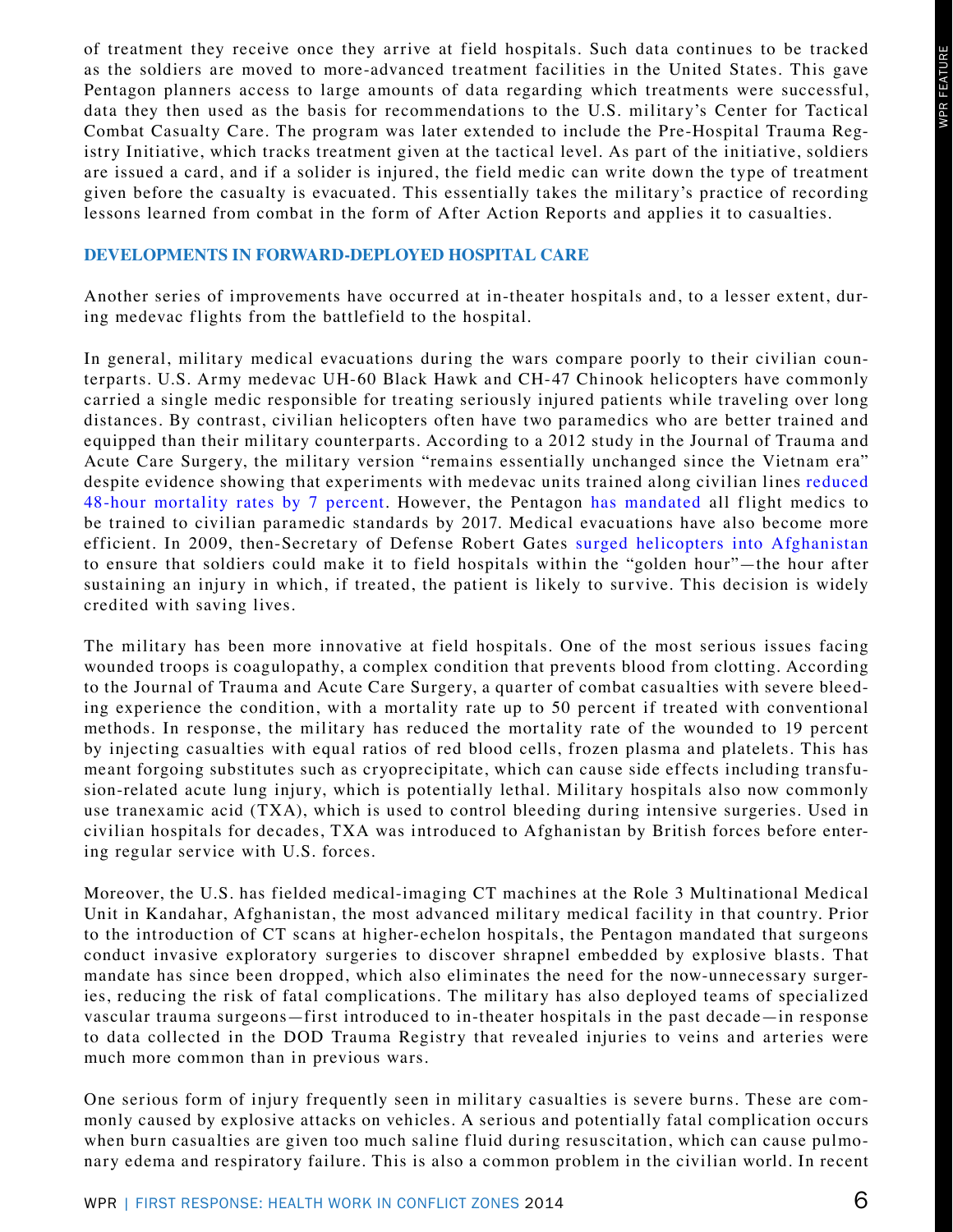years, the military has tried to reduce this risk with a set of procedures adopted from civilian hospitals known as [the Rule of 10](http://academiclifeinem.com/trick-of-trade-rule-of-10s-for-burn-fluid-resuscitation) and by recording the types and amounts of fluids administered, which was not regularly done during the early years of the wars. Severe burns can also lead to kidney failure. Forward-deployed hospitals had few ways of treating this condition until 2005, when the military began using a therapy known as continuous venovenous hemofiltration, a short-term emergency dialysis treatment, until the patient could be flown out of the country.

### **PROSPECTS AND SHORTFALLS FOR LONG-TERM CARE**

However, despite these advances in battlefield care, the military's record for long-term care is mixed.

Prosthetic legs have improved significantly in the past decade, essentially becoming computerized limbs. At least 2,000 U.S. service members have lost limbs in America's two wars. Many of these veterans now use advanced prosthetics that include built-in gyroscopes and accelerometers that can mimic leg muscles and adapt to changes in elevation. The limbs have also become lighter, thanks to the use of carbon fiber structures as opposed to wood, which was used in prosthetics during the Vietnam War. On the other hand, the more advanced prosthetic limbs on the market such as the Otto Bock X-series—which began as a Defense Advanced Research Projects Agency (DARPA) program—can be exceedingly expensive, at a cost of up to \$100,000. Some components, such as a knee with gyroscope and accelerometer, are commonly purchased separately to augment an existing prosthetic leg.

It's likely these advances will continue in the years ahead. DARPA is currently researching a program named [Reliable Neural-Interface Technology,](http://www.darpa.mil/Our_Work/MTO/Programs/Reliable_Neural-Interface_Technology_%28RE-NET%29.aspx) which aims to connect nerves in an amputated limb to an interface, potentially allowing a veteran to manipulate a prosthetic arm using brain signals. Several prototypes are being used in military hospitals and include sensors in the fingertips interfaced with the patient's nervous system, which allows the patient to have limited sensations, including feeling heat. However, it's unclear if the interface will be able to perform well over a period of several years—a problem that has plagued previous DARPA prosthetics experiments.

The military has also struggled heavily with treating a surge of traumatic brain injuries. The wars in Iraq and Afghanistan have resulted in an estimated 200,000 brain injuries, often caused by concussive blast waves from improvised explosive devices, grenades and controlled detonations. The Pentagon [has also been beset by numerous, well-documented scandals](http://www.wired.com/dangerroom/2012/03/army-tbi-treatment) including widespread neglect of soldiers with brain injuries at military hospitals, months-long delays before wounded soldiers can receive treatment and soldiers being misdiagnosed and denied treatment. Military hospitals can be poorly staffed, with soldiers diagnosed with mental illnesses [tasked with oversee](http://www.washingtonpost.com/wp-dyn/content/article/2007/02/17/AR2007021701172.html)[ing other patients.](http://www.washingtonpost.com/wp-dyn/content/article/2007/02/17/AR2007021701172.html) The military has established mandatory TBI screening programs in the hope of detecting cases, but many cases will likely never be adequately diagnosed and treated. Investigations of the military's screening programs have found that their success rate of spotting TBI [is](http://www.propublica.org/article/brain-injuries-remain-undiagnosed-in-thousands-of-soldiers) [little better than random chance](http://www.propublica.org/article/brain-injuries-remain-undiagnosed-in-thousands-of-soldiers).

The problem is compounded by the fact that a TBI may simply go unnoticed. It may take years for TBI symptoms to emerge, and these symptoms—including dizziness, nausea and headaches—can vary drastically from person to person. New research from the Duke University School of Medicine and the U.S. Department of Veterans Affairs shows that soldiers who have been close to explosions [can have discernible injuries to the brain](http://journals.lww.com/headtraumarehab/Abstract/publishahead/White_Matter_Compromise_in_Veterans_Exposed_to.99797.aspx) without showing any symptoms. But the science of TBI is still poorly understood. Traumatic brain injury is believed to be a trigger for post-traumatic stress disorder, which can cause symptoms such as major depression and rage. But the exact relationship is unclear. Worse, recognizing that problems with TBI are widespread could call soldiers away from the battlefield, something the military is reluctant to do.

In addition, thousands of veterans have reported chronic respiratory problems as the result of exposure to toxic particulates released from "burn pits"—or open-air incinerators—widely used to dispose of waste at bases in Iraq and Afghanistan. The Pentagon has closed many of these pits,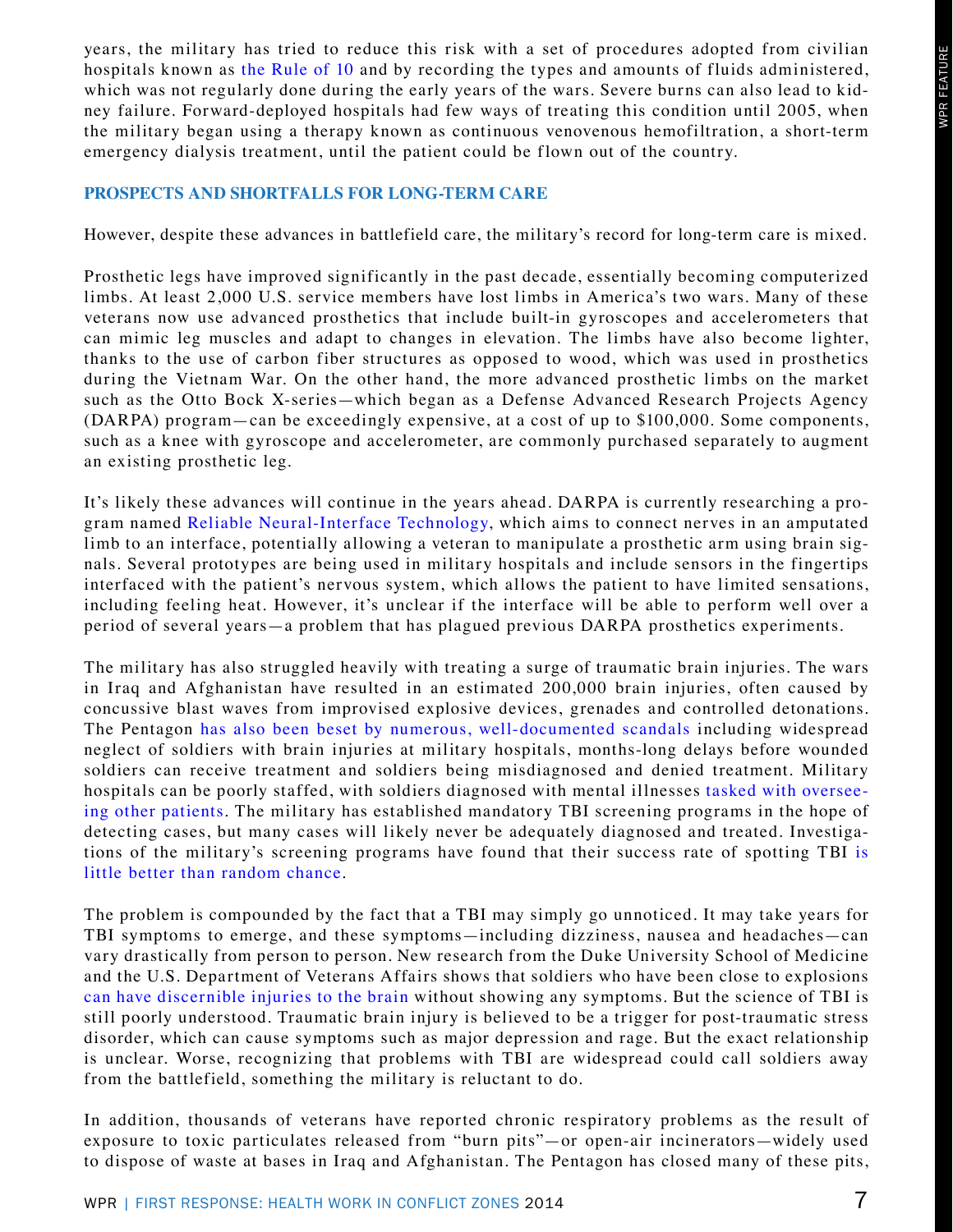which have been used to burn everything from discarded clothes to plastic and medical waste. The vast majority of illnesses caused by exposure to hazardous chemicals will also likely never be fully known, as the military [did not keep records](http://www.theverge.com/2013/10/28/4771164/the-next-agent-orange-why-burn-pits-are-making-soldiers-sick) of the pits and what was burned in them until 2010.

A silver lining to the conflicts has been the spread of military trauma practices to the civilian world. The Pentagon sharply increased funding for trauma research during the wars, and military research institutions [have collaborated heavily](http://www.researchtrends.com/issue-34-september-2013/military-medicine-and-its-impact-on-civilian-life) with their civilian counterparts. After the April 15, 2013, Boston Marathon bombings, trauma treatment developed by the military was used to control bleeding experienced by blast victims. Instead of giving patients whole blood, which risked exhausting the supply, surgeons treating the injured from that incident used a military-style mix of blood, plasma and platelets. The first responders also used tourniquets, again credited to the military, [which resulted in no deaths from hemorrhage.](http://commonhealth.wbur.org/2013/04/boston-blood-loss-advances#more-29294) Hemostatic dressings pioneered by the military have become more common in civilian paramedic kits. Police first responders to the July 2012 mass shooting in Aurora, Colo., [had been recently equipped](http://www.ntoa.org/massemail/CarmonaW12.pdf) with tourniquets and military-style Combat Gauze, which was used to control bleeding of several victims. The new wave of advanced prosthetics is also not limited to military amputees—[civilians benefit as well](http://articles.orlandosentinel.com/2011-06-03/news/os-military-medicine-20110603-11_1_medical-simulation-prosthetic-medical-facility). But TCCC cannot be applied evenly across the civilian medical community, as many aspects relate to treating injuries that are comparatively rare outside of battlefields.

Since its development, tactical care in the form of TCCC and its related technologies has improved the survival rate for wounded soldiers. The doctrine was only mandated service-wide in 2011, however, and it's important for the Pentagon to ensure military medical teams receive adequate training under this standard. As U.S. forces withdraw from Afghanistan, it's also crucial to prevent research into trauma from stagnating, as it did during the period after the Vietnam War. This will not only have benefits for civilian providers, but there will likely be a time after Afghanistan when U.S. and partner forces will again be ordered into combat. When they are, they must receive the best possible treatment.  $\square$ 

*Robert Beckhusen is a reporter and editor at [War is Boring](https://medium.com/war-is-boring), the national security collection at Medium. He has also written for Wired, C4ISR Journal and other publications. You can find him on Twitter at [@rbeckhusen](https://twitter.com/rbeckhusen).*

*Photo: Flight medics from Task Force Knighthawk during a training course, Kandahar, Afghanistan, Jan. 4, 2013 (U.S. Army photo by Sgt. Luke Rollins).*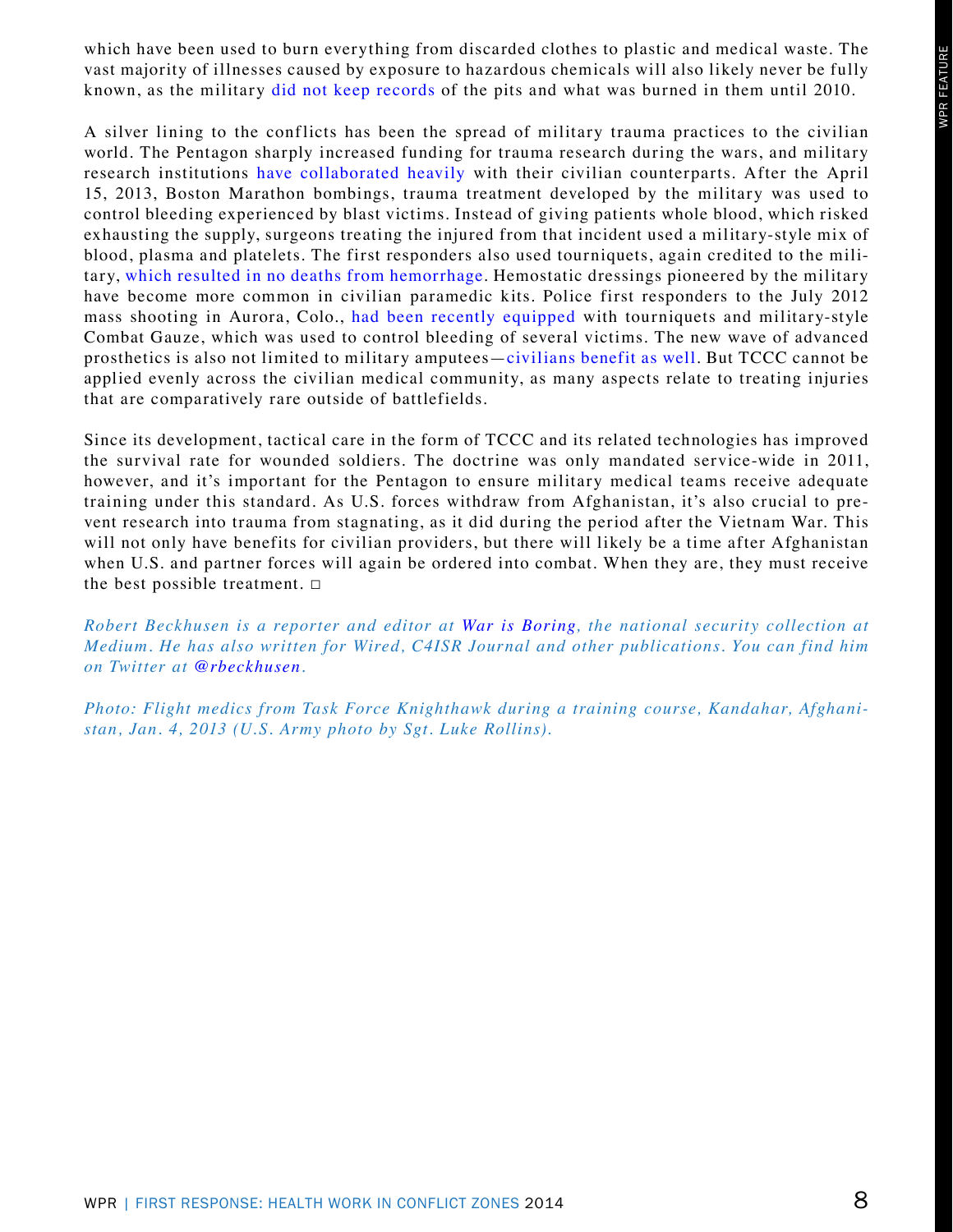# WPR FEATURE

# <span id="page-9-0"></span>AID UNDER FIRE: HEALTH CARE AND THE COSTS OF CONFLICT

## BY HANNAH VAUGHAN-LEE



In recent years, the security threats facing humanitarian aid workers have been the subject of headlines and debates. The humanitarian advocacy community has been filled with discussions of a perceived increase in the politicization of humanitarian aid—attributed in part to declining respect for the humanitarian principles of humanity, neutrality, impartiality and independence—and growing difficulties ensuring operations can be conducted in accordance with those principles. These discussions frequently highlight attacks on relief personnel and assets to show that humanitarian workers are under attack. In the past year, the focus has narrowed to a particular area of humanitarian operations: medical and health care personnel and infrastructure. The image is of an increasing vulnerability for health care providers in countries affected by conflict.

The past year has seen a series of alarming reports on the dangers faced by health workers in some countries. In northern Afghanistan, health workers were reportedly in retreat [after killings of aid](http://womennewsnetwork.net/2013/05/28/healthcare-aid-afghanistan-crisis)  [staff](http://womennewsnetwork.net/2013/05/28/healthcare-aid-afghanistan-crisis). In Pakistan, polio workers [have been targeted with violence.](http://www.aljazeera.com/indepth/features/2013/12/pakistan-polio-workers-targeted-killing-201312118364851379.html) And in Somalia, Medecins sans Frontieres (MSF) [withdrew citing violence against its staff.](http://www.npr.org/blogs/health/2013/08/14/211962951/violence-causes-doctors-without-borders-to-exit-somalia)

Subsequent media coverage of these events has painted a picture of a global crisis in health care assistance. Under the headline "[Violent Attacks on Health Care Workers a Growing Problem,](http://www.upmc-cbn.org/report_archive/2013/cbnreport_09132013.html)" one writer asserted that "recent reports of violence targeting health care workers provide evidence that the prohibition of violence against health care workers has degraded." [Another insisted that](http://www.swissinfo.ch/eng/politics/Rise_in_attacks_is_double_blow_in_crisis_zones.html?cid=32626412) "as conflicts around the world multiply and drag on, the respect once accorded to humanitarian workers is eroding. Medical personnel are particularly vulnerable." Accordingly, the "international community" [is called upon](http://www.ipolitics.ca/2013/09/27/attacks-on-medical-workers-in-conflict-zones-on-the-rise) "to make violence against health care workers in conflict zones a priority."

Despite the depiction of a growing crisis, historically, attacks on humanitarian workers and the politicization of medical assistance in war zones are not new developments. Yet the media coverage of dead and injured medical relief workers, ambulance drivers and vaccination campaigners [appears to suggest that this practice is getting worse](http://www.hpcrresearch.org/events/health-under-fire-targeting-medical-workers-conflict-zones-live-web-seminar-53) and that the "sanctity of the untouchable status of health care" afforded to it under international humanitarian law "has been eroded, leaving medical workers increasingly vulnerable to attacks."

In assessing the two aspects of this claim—violence and politicization—what becomes clear is that the trend does appear to be worsening, but only in some contexts. Moreover, even for those countries where targeted violence is rising, while the cause might be broadly attributed to politicization, how it manifests and the extent to which it represents a change varies. As such, available information challenges suggestions of a global shift in the increasing risks and vulnerability of health care workers. The underlying significance of attacks on health care workers and facilities, targeted or otherwise, is not that they may violate the international protections or "sanctity" afforded to medical assistance but the consequences such violence has for the conflict-affected populations. As such, this debate raises a more important and much more complex question in terms of global trends that requires greater attention: Are the costs of conflict now greater for affected populations, particularly when it comes to health?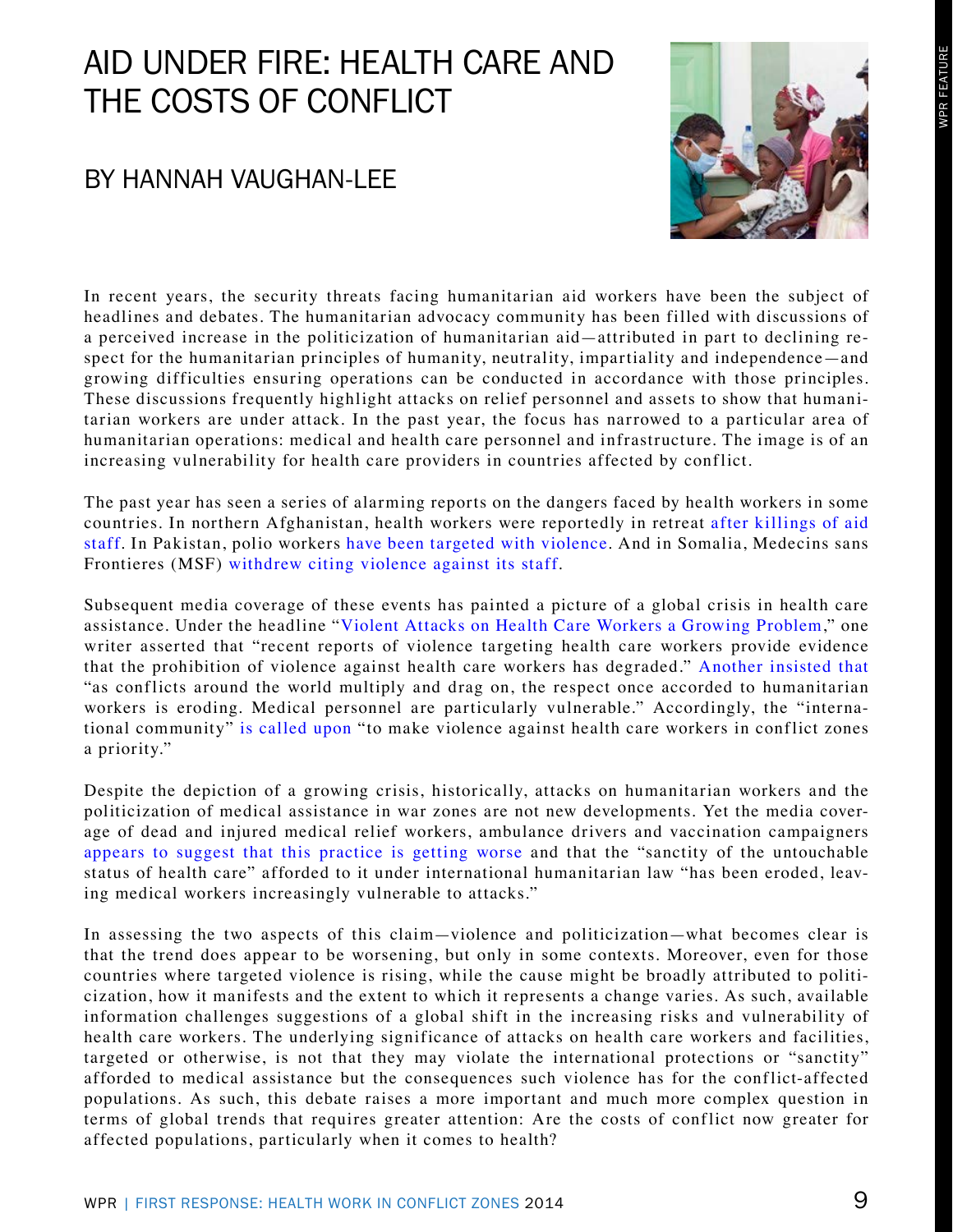#### **IS VIOLENCE RISING?**

A recent article in the Lancet medical journal on the dangers of providing health care in conflict [noted](http://www.thelancet.com/journals/lancet/article/PIIS0140-6736%2813%2962627-6/fulltext?rss=yes) [that](http://www.thelancet.com/journals/lancet/article/PIIS0140-6736%2813%2962627-6/fulltext?rss=yes) "sometimes the level of violence aimed at health care workers—irrespective of how neutral they are—means that providing humanitarian aid can become untenable." The article cited what has become a commonly used example of the consequences of the increasingly volatile and potentially "untenable" circumstances of medical assistance in conflict-affected countries: the August 2013 withdrawal of MSF from Somalia after 22 years of operation in the country. During the two decades of operation, 16 staff members were killed, and several others were kidnapped or injured in attacks. According to the Aid Worker Security Database (ASWD), since 1997, at least 161 aid workers were killed in Somalia. Some of these certainly worked with medical organizations, including MSF, and some may have been targeted for providing health care, but available information does not indicate that a specific relief sector in Somalia was increasingly intentionally targeted.

Operating in war zones has always come with risks. Initially, attention focused on the general risks associated with operating in conflict-affected areas, such as being caught in the crossfire. More recently this attention has shifted to targeted violence. When MSF reached its "limit" in 2013 [and withdrew from Somalia,](http://www.reuters.com/article/2013/08/14/us-somalia-msf-idUSBRE97D0LO20130814) it was a strong symbol in the debate over the limits of what is acceptable or tenable for humanitarian organizations providing assistance in war zones. But it is not immediately clear that MSF's decision to withdraw is representative of a wider trend in which medical assistance, in particular, is being targeted.

Targeted attacks on humanitarian workers, including those providing medical assistance, have a history as long as the modern humanitarian movement, which is commonly regarded as beginning with the response to the war and famine in Biafra, Nigeria, in the 1960s. In 1969 three International Committee of the Red Cross (ICRC) relief workers were killed when the Nigerian military shot down an ICRC aircraft fully marked with the Red Cross emblem and carrying relief aid to Biafra. Many other medical workers have been targeted since then. In 1996, six ICRC workers were shot dead while sleeping in a hospital in Chechnya—at the time, it was the bloodiest attack on aid workers in the ICRC's 130-year history. In 2001, six ICRC staff members were brutally killed, this time in the Democratic Republic of Congo while traveling in two vehicles marked with the Red Cross emblem. In 2004, five MSF staff members [were killed in an ambush in Afghanistan](http://nagarathinam.blogspot.com/2006/08/worst-recorded-attacks-on-aid-workers_16.html).

In the past 40 years, the movement has expanded [not just in the size of its personnel and assets](http://www.odi.org.uk/sites/odi.org.uk/files/odi-assets/publications-opinion-files/4243.pdf) [but](http://www.odi.org.uk/sites/odi.org.uk/files/odi-assets/publications-opinion-files/7643.pdf)  [also in scope](http://www.odi.org.uk/sites/odi.org.uk/files/odi-assets/publications-opinion-files/7643.pdf), extending "its reach and ambitions into types of conflict and crisis that were previously off-limits." It is therefore perhaps not surprising that the sheer numbers of attacks have also increased. Yet recent headlines highlighting attacks on humanitarian health care workers in South Sudan, Syria, Pakistan and Somalia suggest something new in the pattern of targeted violence. While there is a scarcity of comprehensive data on this question, there are two sources we can turn to for more insight: the ASWD and the ICRC-led Healthcare in Danger project.

The ASWD is one of the most commonly cited data sources in the discourse on attacks on humanitarians. The database records "major incidents," defined as "killings, kidnappings and armed attacks that result in serious injury" affecting international and local staff of the United Nations international and local nongovernmental organizations as well as the Red Cross/Crescent Movement. At first glance, the ASWD statistics appear to support a global trend of rising security incidents involving aid workers, with an annual average of 147 incidents in 2006-2013, compared with an annual average of 64 incidents in 2000-2005. However, the vast majority of the 2006- 2013 incidents were concentrated in 10 countries, with the top three—Afghanistan, Somalia and Sudan—accounting for more than 50 percent of all incidents during this period. Afghanistan is the leader for most of the years, accounting for 30 percent of all incidents between 2006 and 2013 and 47 percent of all incidents in 2013 alone. The ASWD does not break down the data by function, so looking for specific trends related to humanitarian health care providers from this dataset is difficult. But one thing is clear: It is more appropriate to speak about trends in a handful of specific countries than a global trend.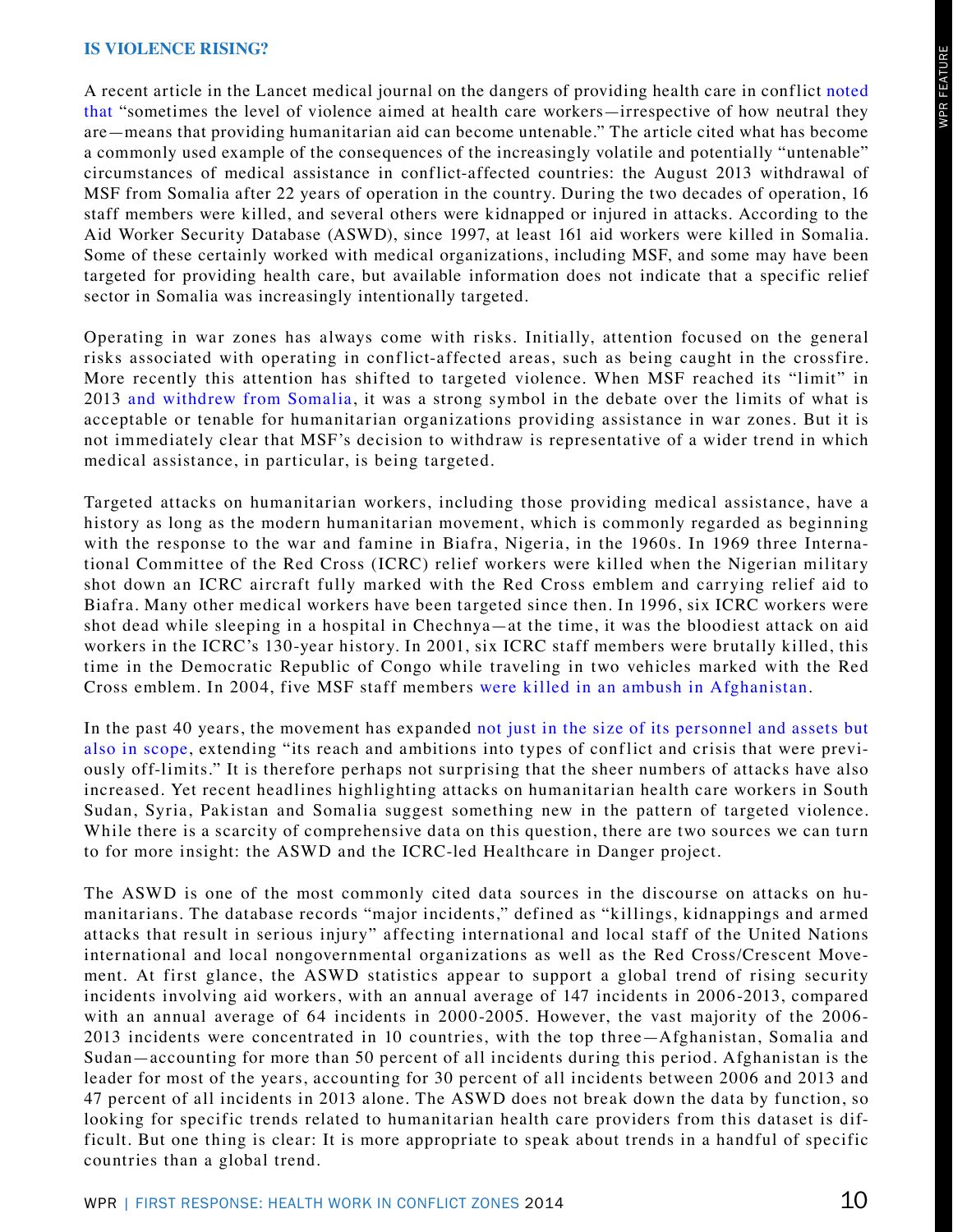Aiming to raise awareness of how medical assistance is targeted in conflict-affected countries, the Health Care in Danger project, spanning 2011-2015, collects information on incidents involving the "use or threat of violence against health care personnel, the wounded and the sick, health care facilities and medical vehicles." Incidents are defined more broadly in this study, which also includes local health care workers in addition to those working for the institutions covered by the ASWD. However, the findings still reflect the principal observation above—that the majority of incidents take place in a handful of countries. For example, in 2012, the study recorded 921 violent incidents affecting health care in 22 countries; these incidents were concentrated in eight countries that each recorded 40 or more incidents. Unfortunately, the Health Care in Danger study does not name the countries, but considering news coverage of incidents and available public data it would be reasonable to assume that there is some overlap with the ASWD top 10. The ICRC study also indicates variation by country as to the perpetrators of these attacks. For example, in one country, 80 percent of the incidents were reported as perpetrated by state security forces, while in another, armed nonstate actors were reportedly responsible for 52 percent of the incidents. Other incidents involve individuals, such as relatives unhappy with patient treatment, and international military or police, while still others involve multiple perpetrators or lack sufficient information to attribute responsibility.

Given the localization of the trend, the question becomes, in countries where there is an increase of violent incidents involving humanitarian medical personnel and assets, are they being specifically targeted because they are providing medical services? Moreover, are there common patterns to be found in the motivations for or drivers of these attacks? For example, there does appear to be a trend targeting polio vaccination workers in some countries, particularly Pakistan, Nigeria and Afghanistan. The motivations for these attacks can vary, however, with examples including [accusa](http://www.theguardian.com/world/2012/jun/26/taliban-bans-polio-vaccinations)[tions that polio workers are U.S. spies,](http://www.theguardian.com/world/2012/jun/26/taliban-bans-polio-vaccinations) the use of attacks against vaccination campaigns [to gain](http://hpcrresearch.org/events/health-under-fire-targeting-medical-workers-conflict-zones-live-web-seminar-53) [or increase visibility](http://hpcrresearch.org/events/health-under-fire-targeting-medical-workers-conflict-zones-live-web-seminar-53) and beliefs in some communities that vaccination efforts [are actually part](http://www.theguardian.com/world/2013/feb/08/polio-workers-nigeria-shot-dead) [of a sterilization campaign.](http://www.theguardian.com/world/2013/feb/08/polio-workers-nigeria-shot-dead) Though these motivations are context-specific, they can be broadly captured under a common theme: politicization.

In the past decade, there has been a shift away from debates emphasizing the impact of aid on politics to that of politics on aid. But while "politicization" is commonly bandied about as a main cause of the supposedly increasing vulnerability of assistance in times of conflict, including medical assistance, it too is not a new development. Like incidents of violence, politicization spans the history of the modern humanitarian movement. So what, if anything, has changed?

#### **OLD STORY, NEW NUANCE**

The shooting down of the ICRC plane in 1969, noted above, [was in part the result of the role](http://www.ajol.info/index.php/ad/article/download/57357/45737)  [that humanitarian aid played](http://www.ajol.info/index.php/ad/article/download/57357/45737) in sustaining the separatist regime in Biafra and the Nigerian government's response. Discussions around the political effects of humanitarian assistance—direct, indirect, intended and unintended—at first emerged quietly following the Biafra War and later exploded in the wake of crises such as Rwanda, Somalia and Bosnia in the 1990s with the widespread recognition that aid could become entangled in the dynamics of war.

The impact of humanitarian assistance on political groups and structures or the politicization of aid, in which assistance is deliberately manipulated to serve political purposes, can take many forms. For example, aid may serve as a financial resource for the state or armed nonstate actors to sustain or fuel conflict. It may legitimize armed nonstate actors as an unintended consequence of access negotiations or providing services in areas under their control. Or political actors may deliberately and directly co-opt humanitarian action, such as by using humanitarian assistance as a reward for peacebuilding or strategically in military campaigns, including relying on or preventing access to assistance.

Syria and Somalia have both recently appeared in headlines citing the increased vulnerability of medical assistance in conflict. Somalia has a 40-year legacy of humanitarian politics, while Syria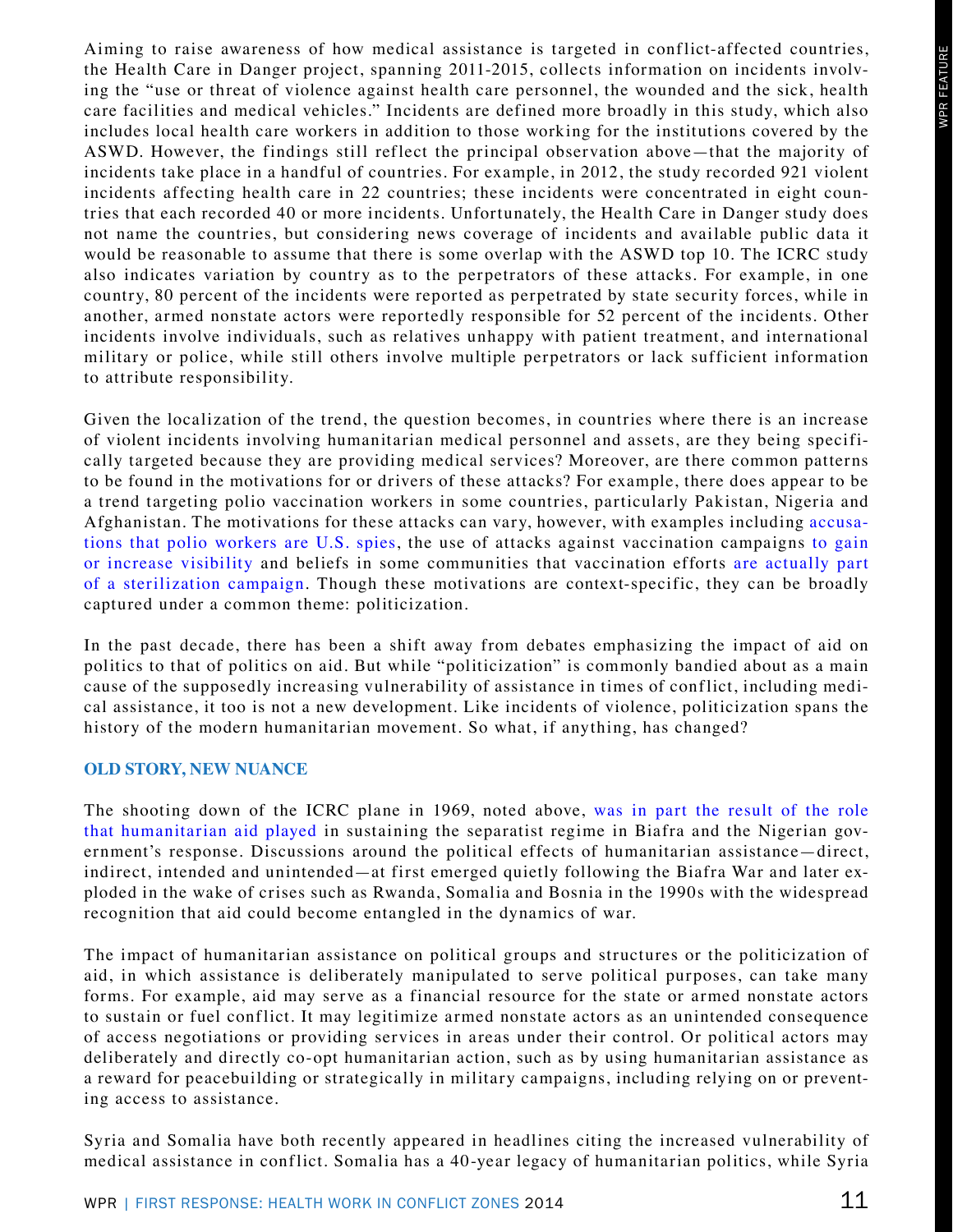is a recent entrant into the fray. Yet they are both examples of how medical assistance can be politicized and consciously made part of military strategy.

In Syria, the role of medical assistance in military strategy has come front and center since the war broke out in 2011. The country is a recent addition (2012) to the ASWD top-10 list, yet news reports tell us that among the dead are ambulance crew volunteers, doctors and, as of January 2014, [34 Syrian Arab Red Crescent volunteers.](http://www.icrc.org/eng/resources/documents/statement/2014/01-12-syria-sarc-death-aid-worker.htm) In September 2013, the U.N. Human Rights Council [published a report](http://www.ohchr.org/EN/HRBodies/HRC/RegularSessions/Session24/Documents/A-HRC-24-CRP-2.doc) raising alarm at the "deliberate targeting of hospitals, medical personnel and transports, the denial of access to medical care and ill-treatment of the sick and wounded." The report continued, "The denial of medical care as a weapon of war is a distinct and chilling reality of the war in Syria." That it is "chilling" is by no means in question, but is it new? Or more specifically, does it represent a new pattern in conflict modalities?

The case of Somalia, where over the decades assistance has been entangled in the politics of the conflict in almost every conceivable way, including military strategies, suggests the answer is no. For example, since the 1980s, refugee camps have served as recruiting grounds for the government and armed nonstate actors, and warlords and other armed actors have benefitted from—and sometimes consciously sought out—the financial support and legitimacy afforded as an unintended consequence of humanitarian aid. More recently, access to medical assistance has formed part of the military strategy of the principal armed nonstate actor in the conflict, al-Shabab. It has been reported that al-Shabab made an effort to have international NGOs working in the health sector [operate in areas under its control](http://www.sciencespo.fr/ceri/en/content/rise-jihadi-movement-country-war-harakat-al-shabaab-al-mujaheddin-somalia) in order "to guarantee that its wounded fighters would get adequate treatment."

The significance of this medical support did not go unnoticed by either Somalis or international observers. And while some NGOs providing medical assistance were expelled from Shabab-controlled areas following accusations of spying for the U.S., other medical humanitarian agencies remained. One of those organizations was MSF, which has been relatively open about its operations in Shabab-controlled areas. Speaking in 2010 about an MSF-supported hospital in the capital, Mogadishu, [an MSF spokesperson remarked how](http://www.msf.org/article/publication-humanitarian-negotiations-revealed) "from the rebels' point of view, it was in their interest to support assistance for their wounded and displaced populations and to encourage the aid organizations to attest to the crimes by the Ethiopian army with the support of the government militias. . . . We are sometimes seen by some political players, the African Union mission officers, for example, as the opposition's war surgeons."

Some actors were reportedly frustrated by the support they perceived MSF to be providing to al-Shabab, which may have made the organization more vulnerable to attack. Yet although the Mogadishu hospital mentioned above was hit by gunfire and shelling in 2012, the incident came amid renewed fighting in the capital; available evidence does not suggest the hospital or health care workers were specifically singled out. Medical personnel and facilities may have been subject to violent threats and attacks during the course of the conflict, but violent targeting of medical staff and facilities because of the medical services they provided does not appear to have formed an explicit part of the military strategy—and certainly not to the extent witnessed in Syria.

When MSF pulled out of Somalia in 2013, the decision was based on the culmination of events over several years [as well as recent incidents.](http://www.doctorswithoutborders.org/article/msf-forced-close-all-medical-programs-somalia?id=6985&cat=press-release) One of those recent incidents was the 2011 killing of two staff in Mogadishu. While in no way trying to diminish the seriousness of this incident, the killing was reportedly [motivated by a human resource grievance,](http://www.foxnews.com/world/2013/08/14/doctors-without-borders-pulls-out-somalia) not because of the medical services the staff were providing.

#### **NEW COSTS OF CONFLICT**

While both Syria and Somalia provide evidence of medical assistance being instrumentalized in war, the cases offer different answers to the question of whether there is an increasing vulnerability for humanitarian health care workers and the assistance they provide. In Syria the answer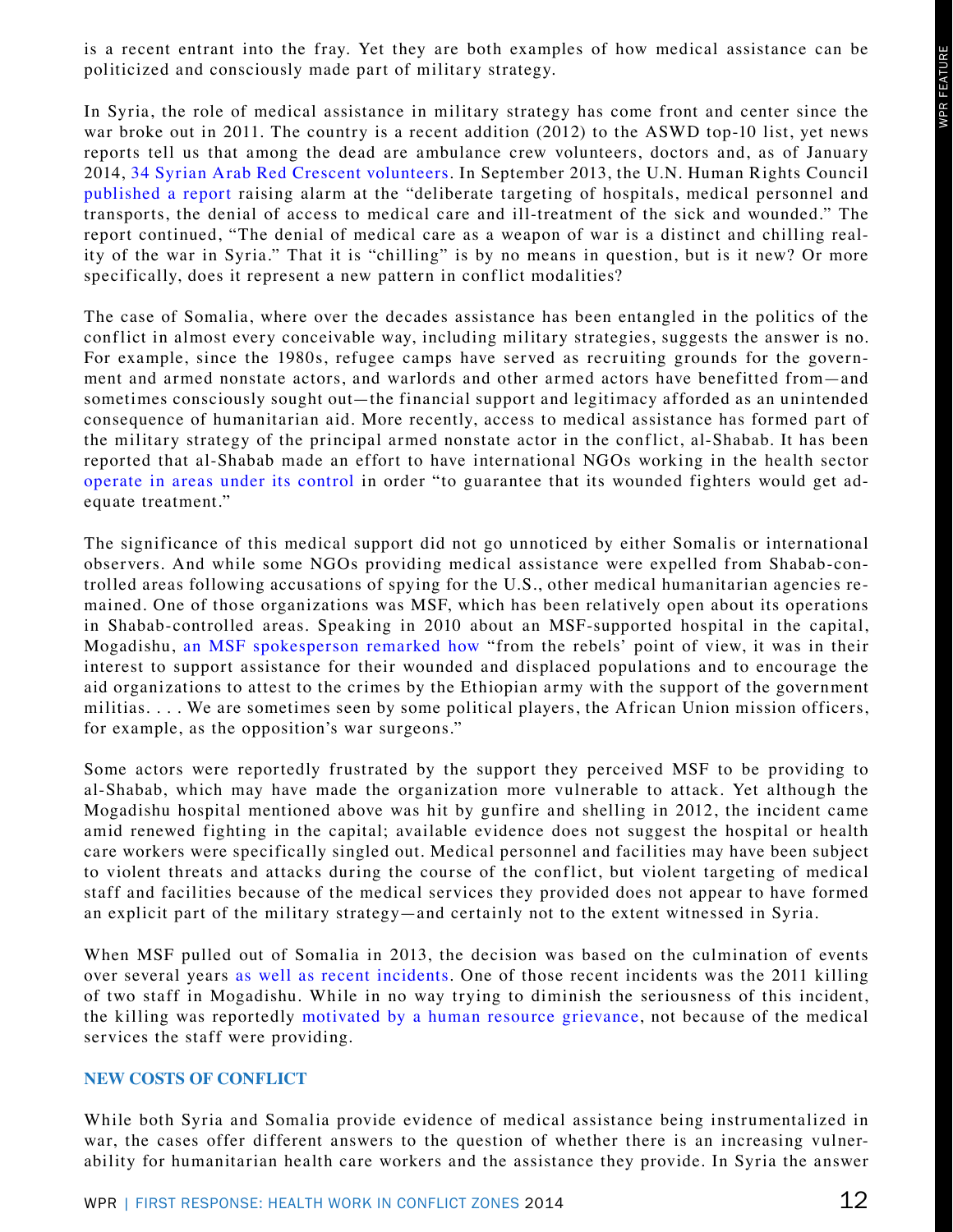is clearly yes. In Somalia, it is much less clear. These admittedly brief examples reinforce the need to pause before concluding there is a global shift underway in the risks to health care providers in conflict.

But what if we look at the issue another way—rather than rising risks to health workers, examining instead the rising costs for the conflict-affected populations' health in these countries. That is, the perceived rise in threats to health workers may be a symptom of a larger phenomenon, that of the rising health costs of conflict overall, which leave health systems particularly damaged.

Chronic conflict and state failure in Somalia, and the accompanying political, economic, social and security challenges, [have left the country with 0.4 doctors for 10,000 inhabitants](http://apps.who.int/iris/bitstream/10665/81965/1/9789241564588_eng.pdf?ua=1)—compared with an average of 28.7 doctors per 10,000 inhabitants for the five permanent members of the U.N. Security Council. In the year before MSF pulled out of Somalia, the organization had provided more than 624,000 medical consultations, admitted 41,100 patients to hospitals, cared for 30,090 malnourished children, vaccinated 58,620 people and delivered 7,300 babies. Other NGOs have tried to fill the void left by the organization's withdrawal. But in a country where MSF had become one of the main health care providers, it is a big role to fill.

We see similar figures for health care workers in some of the other ASWD top contenders, most of which are also countries affected by chronic conflict: In Afghanistan there are 1.9 doctors per 10,000 inhabitants, while in Sudan there are 2.8. While the duration of the conflict does not match that of Afghanistan or Somalia, the public health sector in Syria already lies in rubble. Conflict has a devastating effect on the health of a population. Contemporary conflicts include battlerelated deaths and injuries, as Syria has illustrated with estimates of more than 140,000 civilians killed to date. But they also [include extensive indirect effects of war on health](http://www.rescue.org/news/irc-study-shows-congos-neglected-crisis-leaves-54-million-dead-peace-deal-n-kivu-increased-aid%E2%80%944331), which can lead to death tolls in the millions from disease, malnutrition and the inability to access medical care.

Humanitarian medical assistance in conflict-affected countries provides vital assistance both for battle-related injuries as well as the indirect health effects stemming from the destruction of public health sector, epidemics accompanying mass population movements, and restricted or no access to basic services such as water, to name only a few. [A recent MSF study](http://reliefweb.int/sites/reliefweb.int/files/resources/drcreportfeb2014_0.pdf) on health care in the Democratic Republic of Congo observed, "Violence, or the threat of it, forces medical staff to flee and health facilities to suspend activities. Often, people in the affected areas have no other health care providers to turn to—and it is those people who suffer most." The inference from the debate on violence against health care workers and the politicization of humanitarian medical assistance is that the health of conflict-affected populations is becoming more vulnerable, and that people are suffering more, as a result.

A lesson from an earlier round of debate on humanitarian politics comes to mind here. When the political effects of aid came under heavy scrutiny in the 1990s, case studies from Somalia, the Democratic Republic of Congo, Liberia and Sudan were heavily influential in what became a generalized discussion on how aid fueled conflict. That aid has unintended effects and could fuel conflict was not and has not been disputed. However, arguably, when taking into consideration the many factors that fuel and influence conflict, the significance of aid varies extensively between contexts. The "new orthodoxy" of aid fueling war may have been too reliant on a generalization based on extreme or outlying cases.

Within the current discourse on the risks to health care in conflict, not only is there a strong focus on a specific set of countries, but much of the available information on so-called new trends focuses on the health care providers rather than a thorough analysis of the effects violence has on affected populations. Understanding context-specific patterns of violence against medical assistance is important, and opportunities should not be missed to identify and learn lessons that could diminish these attacks. But in terms of global trends, the focus on allegedly growing attacks on medical assistance or changes in how it is politically instrumentalized seems to be misplaced. The evidence suggests potentially more important questions: Are the effects of conflict on health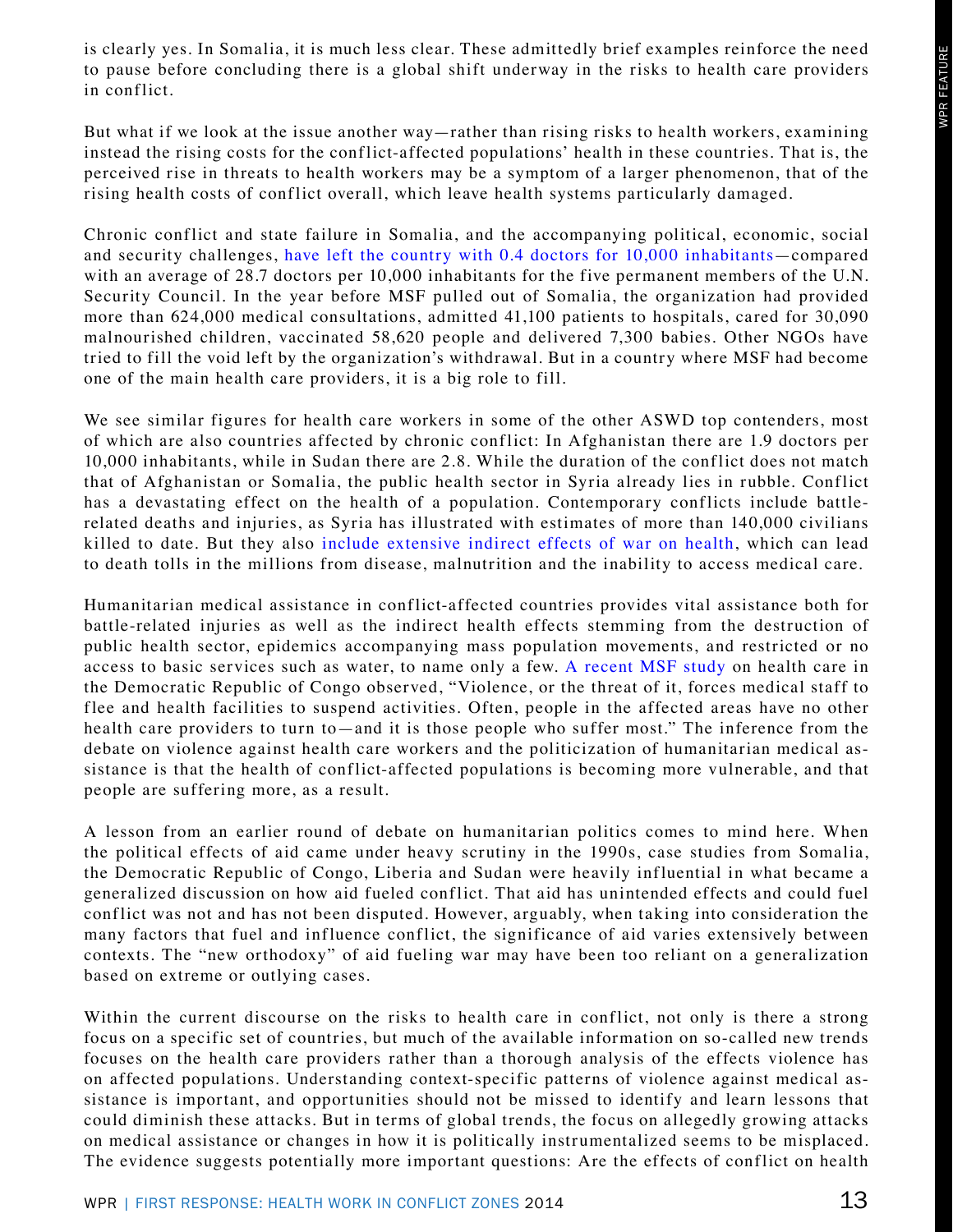care greater than they once were? And why? These are difficult questions, and understanding what influences the health of a population is a complex endeavor. But the answers may provide greater insight into the changing vulnerabilities of health in conflict.  $\Box$ 

*Dr. Hannah Vaughan-Lee has more than 10 years experience working on conflict-affected countries with humanitarian, human rights and development organizations. She holds a Ph. D. in Development Studies focusing on the politics of aid. Previous articles on aid worker security and politicization include "[Risks and Compromises for Aid Workers: When is Enough, Enough?](http://www.theguardian.com/global-development-professionals-network/2013/aug/28/risks-compromises-aid-workers-somalia)" and "[Humanitarian Space in Somalia: A Scare Commodity.](http://www.odi.org.uk/publications/6430-humanitarian-space-somalia-aid-workers-principles)"*

*Photo: Haitians receiving cholera treatment, L'Estere, Haiti, Oct. 26, 2010 (U. N. photo by Sophia Paris).*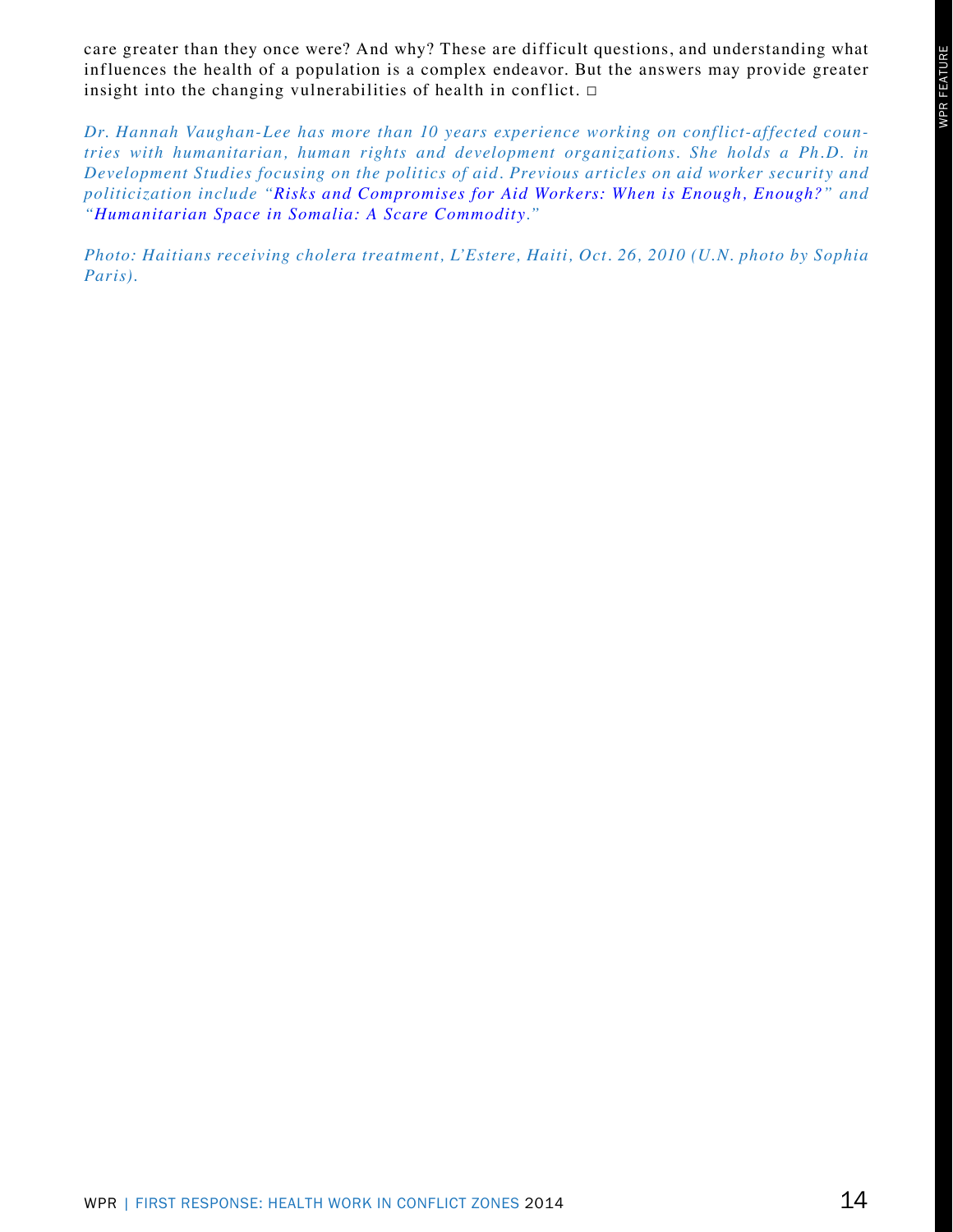## <span id="page-15-0"></span>BY JANIE LEATHERMAN AND NADEZDA **GRIFFIN** UNSAFE SPACES: TRENDS AND CHALLENGES IN GENDER-BASED VIOLENCE



There is not sufficient evidence on the use of sexual violence in conflict to determine whether it is increasing or decreasing in prevalence or institutionalization. However, evidence indicates it is widespread. Conflict-related gendered violence can range from a tool of economic exploitation, oppression and violence, especially during conflicts, disasters and their aftermath, to the systematic use of sexual violence as a strategy in armed conflict. Gender-based violence (GBV) [is defined in humanitarian contexts as](http://www.humanitarianinfo.org/iasc/downloadDoc.aspx?docID=4402) "an umbrella term for any harmful act that is perpetrated against a person's will, and that is based on socially ascribed (gender) differences between males and females."

Many conflicts [encompass different formsof GBV,](http://www.unicef.org/protection/files/GBV_Handbook_Long_Version.pdf) the escalation of which is fueled by pre-existing gender inequalities, discrimination, abuse and lack of respect of human rights. Despite common assumptions, gendered violence in conflict is not limited to women and girls, but can also target men and boys, as well as persons of all ages. There is evidence of widespread use of sexual violence in contemporary conflicts, including in Somalia, Mali, Sudan, Syria, Colombia, Guatemala and Honduras, and including against men, for example in Syria and the eastern Democratic Republic of the Congo.

Despite the prevalence of sexual violence in conflict today, we are no longer living in an era of silence and impunity. This changed definitively when the Rome Statute of the International Criminal Court (ICC) came into force in 2002. Building on previous international criminal tribunals, the ICC expands international law on war crimes and crimes against humanity to encompass forms of sexual violence such as rape, sexual slavery, enforced prostitution, forced pregnancy and enforced sterilization, and also to consider sexual violence as an element of genocide. These developments have challenged prevailing norms that treated sexual violence in warfare as a corollary to looting, in which the woman was seen as the property of another man, rather than in terms of her own bodily integrity and human dignity.

Nevertheless, the risks of sexual violence are also shifting along with changes in the patterns of conflict and the spaces in which it takes place. This requires new kinds of programming to support affected members of communities. Of particular note, refugee and displaced populations are becoming more urban as opposed to rural, while localized violence is also increasingly intertwined with crime and economic exploitation embedded in globalized networks. Climate change and disaster also intersect with crime and conflict to further heighten risks.

#### **CONFLICT TRENDS AND SEXUAL VIOLENCE**

Despite major shifts in the global patterns of warfare over the past century, more than 1.5 billion people currently [live in areas affected by state fragility](http://www.international-alert.org/resources/publications/crime-violence-and-conflict) from the intersections of violence, crime and conflict. Contemporary conflicts are also internationalized through the blurring of illicit and licit economies, or [what Carolyn Nordstrom calls](http://www.amazon.com/gp/product/0520250966/ref=as_li_ss_tl?ie=UTF8&camp=1789&creative=390957&creativeASIN=0520250966&linkCode=as2&tag=worlpolirevi-20) the "extralegal" movement of goods and people. As Reece Jones has documented in "[Border Walls](http://www.amazon.com/gp/product/1848138237/ref=as_li_ss_tl?ie=UTF8&camp=1789&creative=390957&creativeASIN=1848138237&linkCode=as2&tag=worlpolirevi-20)," states are increasingly walling up their borders to further militarize control of extralegal activity—for purposes of both profit and interdiction and as part of their strategies to limit asylum seekers and facilitate deportation.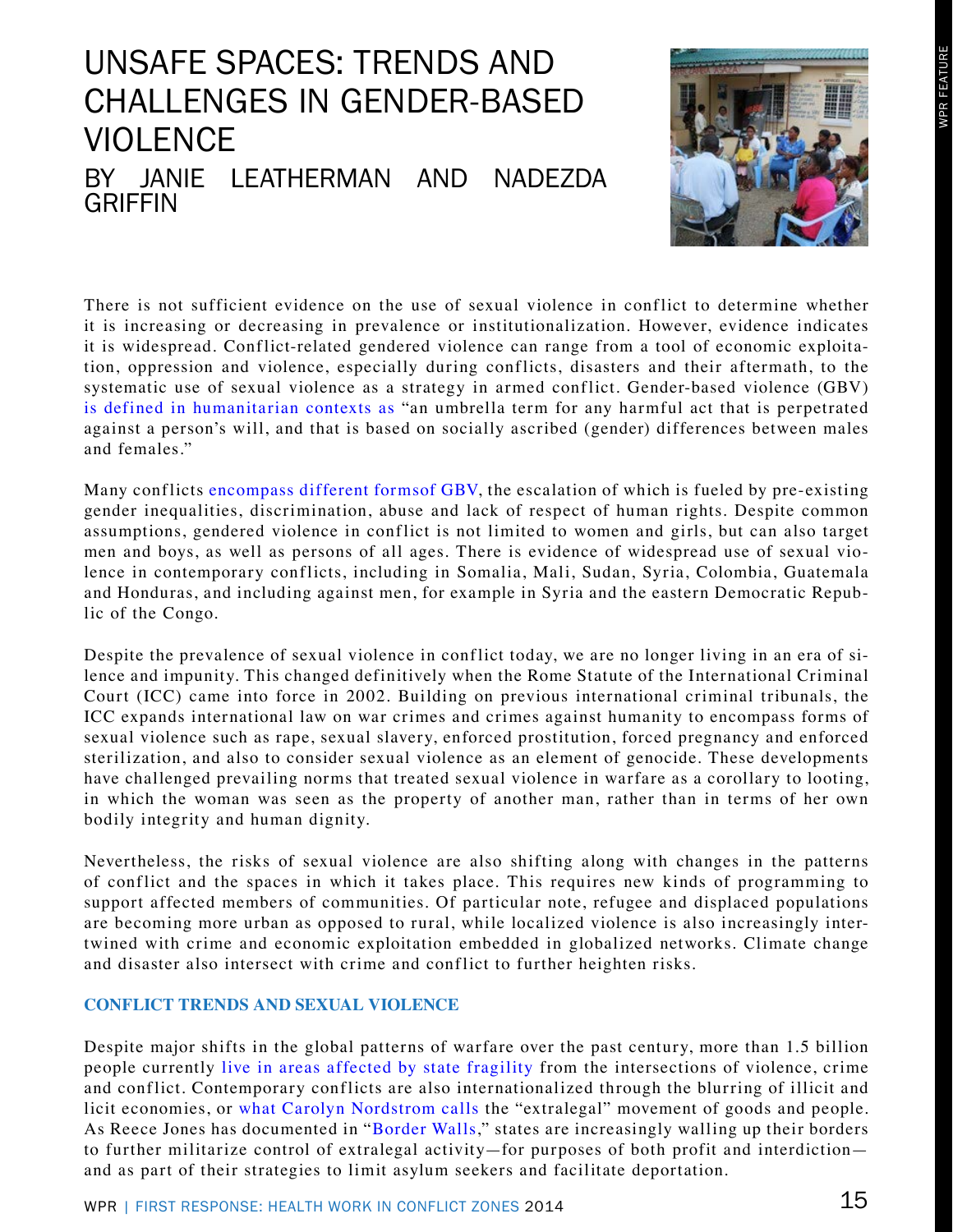These developments in state border practices have to be seen against the backdrop of historic highs in numbers of displaced people along with four related trends. First, the balance of refugees is shifting from rural camp settings to urban locations. Second, threats of human displacement from climate change are rising, with related potential for environmentally driven conflicts around the world and elevated gendered vulnerabilities. At the same time, rapid urbanization [is also pro](http://www.unisdr.org/we/inform/publications/25129)[jected](http://www.unisdr.org/we/inform/publications/25129) to greatly enhance exposure to disaster risks. Third, the interface between migration and humanitarian crises is producing "mixed migration." And fourth, the numbers of stateless people are high—the United Nations High Commissioner for Refugees identified 3.5 million stateless persons in 64 countries in 2012, but estimates that there may be over 12 million stateless worldwide. All these trends heighten the vulnerability of displaced populations, including through the rising numbers of unaccompanied minors, to the risks of GBV and exploitation.

These shifts create new spaces for GBV that need to be addressed. For example, the shift of refugee populations from rural camps to urban settings introduces different security and safety challenges. In camp settings, women refugees and displaced persons face such risks as limited camp monitoring for security; ill-considered placement of latrines along with lack of lighting and locks; absence of male family or community members to provide protection; and risks of sexual assault while collecting firewood or selling goods at the local market, among others. Along with rape by gangs, rebel groups, government armed forces, local police or even humanitarian workers, survival sex poses some of the greatest gendered risks. Indeed, some women refugees in Mafraq, Jordan, who had fled Syria [indicated that they knew of cases](http://data.unhcr.org/syrianrefugees/download.php?id=1514) where sex had to be exchanged for aid. Humanitarian programming should provide equal access to economic opportunities for men and women, and ensure safety consistent with the principle of "do no harm." But for women, these opportunities may in fact be limited.

In urban settings, the displaced are often unregistered and undocumented refugees who lack rights and face persecution. While they may attempt to blend into the local setting, refugees face gendered risks from inadequate shelter, physical insecurity and exploitation in informal markets—for women especially in domestic labor or prostitution. In urban settings and post-disaster contexts, vulnerabilities to human and sex trafficking increase, including for children, especially as displacement destroys livelihoods and people are forced to find new means to support their families.

Conflicts unfold both over time and space. The post-Cold War approach to conflict interventions has been driven by a phase model of conflict, with programming geared to challenges arising over a timeline defined as pre-crisis, crisis and stabilization/recovery—a framework clearly articulated, for example, in the 2010 "[Handbook for Coordinating Gender-based Violence Interventions in](http://www.unicef.org/protection/files/GBV_Handbook_Long_Version.pdf)  [Humanitarian Settings.](http://www.unicef.org/protection/files/GBV_Handbook_Long_Version.pdf)" However, local conflicts are often linked to global political economies of violence. A spatial analysis can help GBV programming by illustrating the patterns and scale of these risks and enabling factors, determining where these occur in the daily lives and livelihoods of those most vulnerable and identifying options to enhance gendered safety.

For example, displaced populations settling in camps for refugees or the internally displaced integrating into an urban environment may find themselves in less of a "community" context than they would in traditional villages. While this makes it possible to report cases of GBV in a more anonymous way, the lack of community also makes it more difficult to encourage local support and incorporate local and culturally accepted practices into healing GBV-related trauma. Therefore, programs may consider creating communities of survivors and those working with them to enable support and long-term economic opportunities, rather than relying on geographically oriented communities as a support structure. Survival Girls, a theater group for Congolese girls aged 17-22 in Nairobi's slum of Kangemi, is a safe space that serves such purposes.

#### **SEXUAL VIOLENCE AS A CONFLICT WEAPON**

Sexual violence is an affront to humanity, ripping apart bodies, families and communities. The impact of any possible form of assistance to survivors pales in contrast to the trail of destruction left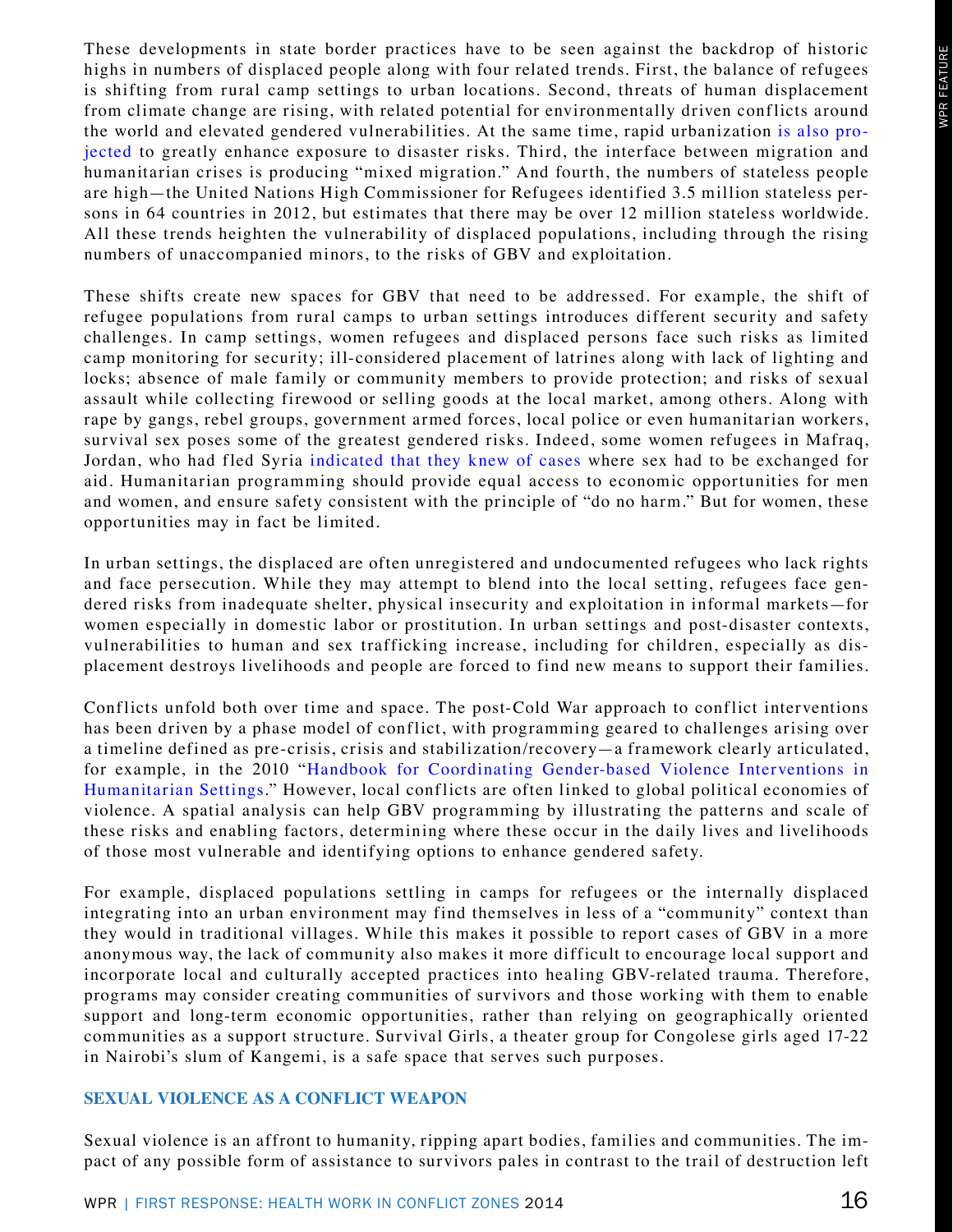in the wake of sexual violence. Sexual violence casts a long shadow over its victims—whether men, women, war orphans, rape babies or child soldiers—through physical and psychological trauma and social mechanisms of exclusion, shame, stigmatization and blame. Reverberations endure through subsequent generations by means of the transmission of trauma, the long arc of war memories and the shunning and marginalization of affected families and community members. In conflicts such as the genocide in Rwanda and the ethnic cleansing in Bosnia, rape has been used as a weapon of war to block as much as possible any future for the enemy.

Historically, strong taboos have created a veil of silence about the role of sexual violence in peacetime and war. The global women's movement that gained momentum in the 1990s began to empower women to overcome this silencing. As evidenced by key United Nations Security Council resolutions such as 1325 (2000), 1820 (2008), 1888 (2009), 1889 (2009), 1960 (2010), 2106 (2012) and 2122 (2013), along with other U.N. reports, such as the 2012 U.N. secretary-general's [report](https://www.unodc.org/documents/frontpage/A-66-657.pdf)  [on conflict-related sexual violence](https://www.unodc.org/documents/frontpage/A-66-657.pdf), most of the attention has focused on violence against women and girls. Yet male victimization has been documented in a vast array of conflicts, most recently in Syria, even if the extent of it is only slowly coming to light.

Sexual violence is a "runaway" norm that intensifies social harm through many overlapping and egregious subversive strategies and practices. It is also a pervasive element of conflict, posing risks through all phases of conflict. Risks for women and children's safety in the aftermath of conflict remain high, too, because of the breakdown of social norms, a climate of impunity, a culture of violence against women in both domestic and public spheres, a collapse of law and public authority and the resulting lack of accountability, increased banditry and criminality, and retribution.

Sexual violence is efficient because it is a cheap, practically inexhaustible weapon that can be used to simultaneously cross numerous thresholds of violence. It is also a powerful weapon for cultural reasons related to its force as a taboo violation. Sexual violence encompasses atrocities that subvert the traditional social order and elevate horror.

There are at least four elements that help explain the particular viciousness of sexual violence. The first aspect concerns the egregious forms or acts of violence that sexual assaults entail. As more thresholds are broken, it seems that perpetrators pursue increasingly depraved forms of sexual violence and combinations of them in an attempt to continuously escalate the threat.

A second aspect of sexual violence as a runaway norm concerns the targets of the violence, especially victims with special standing in society, such as pregnant women, the elderly, children, mothers, fathers, grandparents, doctors, nurses, teachers and religious leaders. A third element that propels the runaway normative character of sexual violence concerns the use of forced agency, such as children who are compelled to commit acts of sexual violence, and child soldiers—many of whom may have themselves been abducted—who are drugged or indoctrinated to carry out war crimes and crimes against humanity.

A fourth characteristic that fuels sexual violence as a runaway norm concerns the place where it is committed, which is almost always significant in its own way. This point also underscores the importance of understanding the spatiality of sexual violence in conflict as perhaps an incomparable weapon—and a force multiplier—for the production of unsafe space. It is used to threaten communities and drive community members to flee violence, while placing them at new risk. This in turn enables opposing armed groups to capture the abandoned territory and assets, control access to them and use displaced and vulnerable populations for forced labor—including for smuggling arms, drug production and trafficking, mining and other activities.

Sexual violence in conflicts occurs in all manner of locations, including in homes, gardens and fields, as well as at work and in many places considered safe havens, such as hospitals, clinics, schools and religious sites. It also occurs in refugee or internally displaced person camps. In many instances, sexual violence in armed conflict appears not to be systematically organized at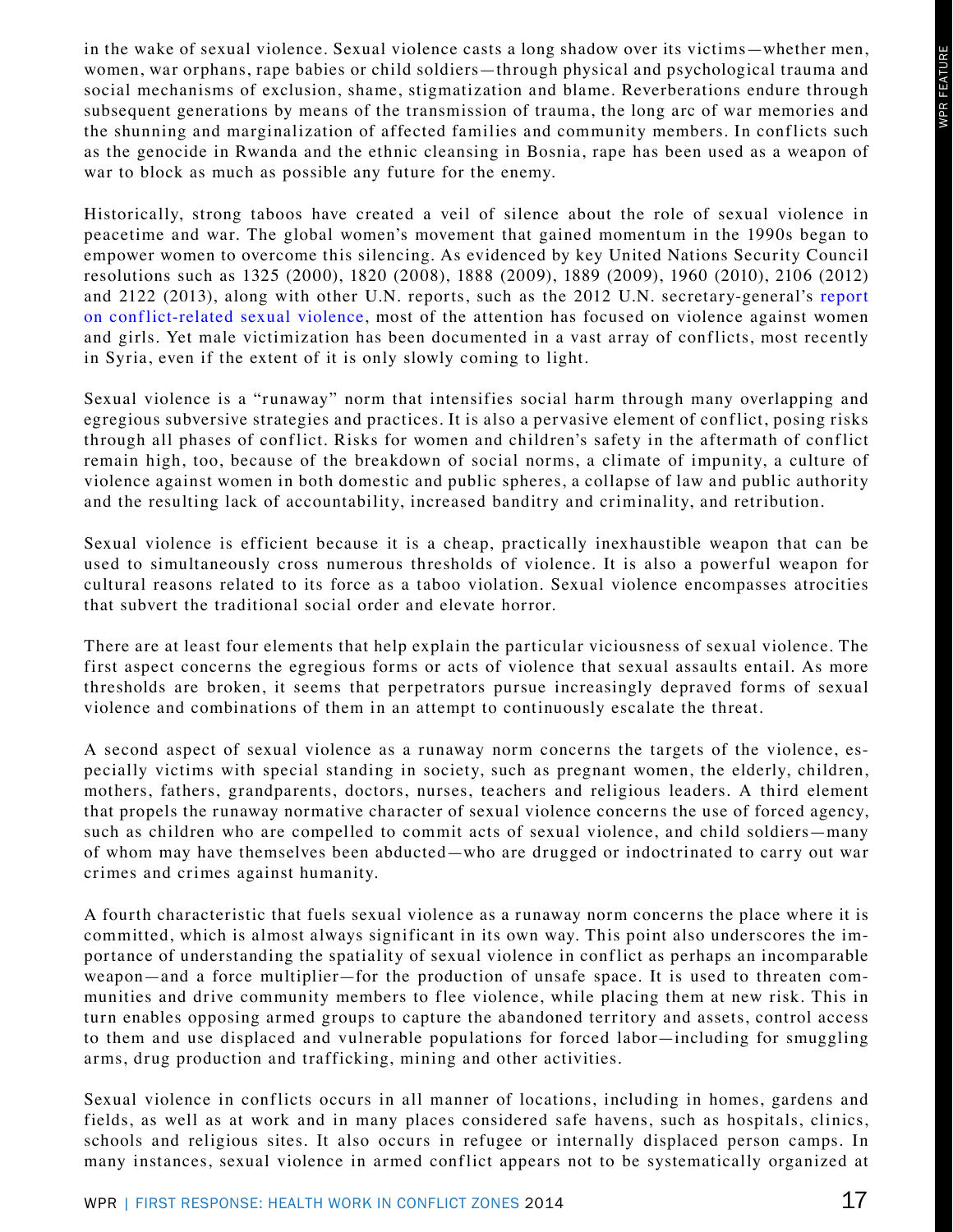the highest levels nor limited to individual acts of terror. Rather, it occurs somewhere along such a continuum as part of local strategies of control, exploitation and domination, such as reports suggest is the case in Syria.

## **CURRENT AND FUTURE POLICY DIRECTIONS**

The programs addressing GBV-related issues typically involve coordination, response and, to some extent, attempts at prevention. Such programs are integrated or addressed through a number of sectors, including health, rule of law, food security and livelihoods, education and so on. Stakeholders in the area of GBV-related issues range from international organizations such as the U.N. Security Council, the International Criminal Court, the U.N. Department of Peacekeeping Operations and the U.N. Special Representative on Sexual Violence in Conflict, to regional organizations, such as the African Union, governments—including relevant ministries, such as for health—and to regional and local municipalities and community-based organizations.

The United Nations Children Fund and the United Nations Populations Fund are the lead agencies for the GBV area of responsibility within the interagency Global Protection Cluster, while U.N. Women spearheads international initiatives on women, peace and security, gender equality and development work. Governments have elaborated national action plans (NAPs) on women, peace and security, many of which the Network of Women Peacebuilders monitors and reports on in its annual publication "Women Count." NAPs are also [tracked on Peace Women.](http://www.peacewomen.org/) In addition, some countries have developed special programming on violence against women. The United States, for example, has launched a program under the Secretary of State's Office of Global Women's Issues, and the British government has done so under its Preventing Sexual Violence Initiative. International nongovernmental organizations working in the field of GBV include agencies such as the International Rescue Committee, the American Refugee Committee, Save the Children, International Medical Corps, Oxfam, Handicap International and Plan International.

As set forth by the Interagency Standing Committee (IASC) guidelines, GBV programs typically focus on the needs of the survivor, providing medical, psychosocial, legal, economic and social resources. In order to reduce GBV cases, most programs include advocacy and training efforts, thus encouraging governments to create adequate GBV-related policies, educating communities about the cases occurring in their localities and sharing the impact on the victims in hopes of reducing the number of cases. Yet the existing stigma when it comes to reporting GBV often impedes those efforts. For instance, [a 2013 Interagency Assessment report](http://www.google.com/url?sa=t&rct=j&q=&esrc=s&source=web&cd=1&ved=0CC4QFjAA&url=http%3A%2F%2Fdata.unhcr.org%2Fsyrianrefugees%2Fdownload.php%3Fid%3D4351&ei=wVMwU9_9Nc-EkQfUvYGQBQ&usg=AFQjCNEYVGisPr0E5AWLHhu4F25uwU5Q5w&bvm=bv.62922401,d.eW0) on child protection among Syrian refugees in Jordan indicates that there is very limited awareness about services available to victims of GBV. It is generally accepted that GBV cases are underreported, while the full scale of it is unknown. According to the same report, 83 percent of those asked were not aware of services offered in their communities.

Meanwhile, some countries do have policies to combat GBV and are aware of a multitude of GBV cases, but the enforcement of those policies remains a challenge. Victims or their families may report GBV cases in a variety of ways—such as through family, medical professionals or law enforcement—but in a number of instances the victim is further victimized by the resulting process. For example, a rape victim may be forced to marry the perpetrator, blamed for the violence that occurred or forced to remain in marriage for the sake of family stability. In addition to widespread problems with impunity, the 2012 "Women Count" report also revealed a lack of health care services and capacity and a lack of gender-sensitive resources for the police and judicial systems.

As data from numerous reports on the substantial numbers of sexual violence victims among men and boys reflect—including recent reports from Syria—there is also space for adjusting interventions to develop awareness of physical symptoms of sexual assault of male victims and to destigmatize the reporting of such violations. There also need to be medical and psychosocial programs and longer-term economic solutions to support men and aid them in recovery, including within family and community support structures. Prevention, monitoring and advocacy programs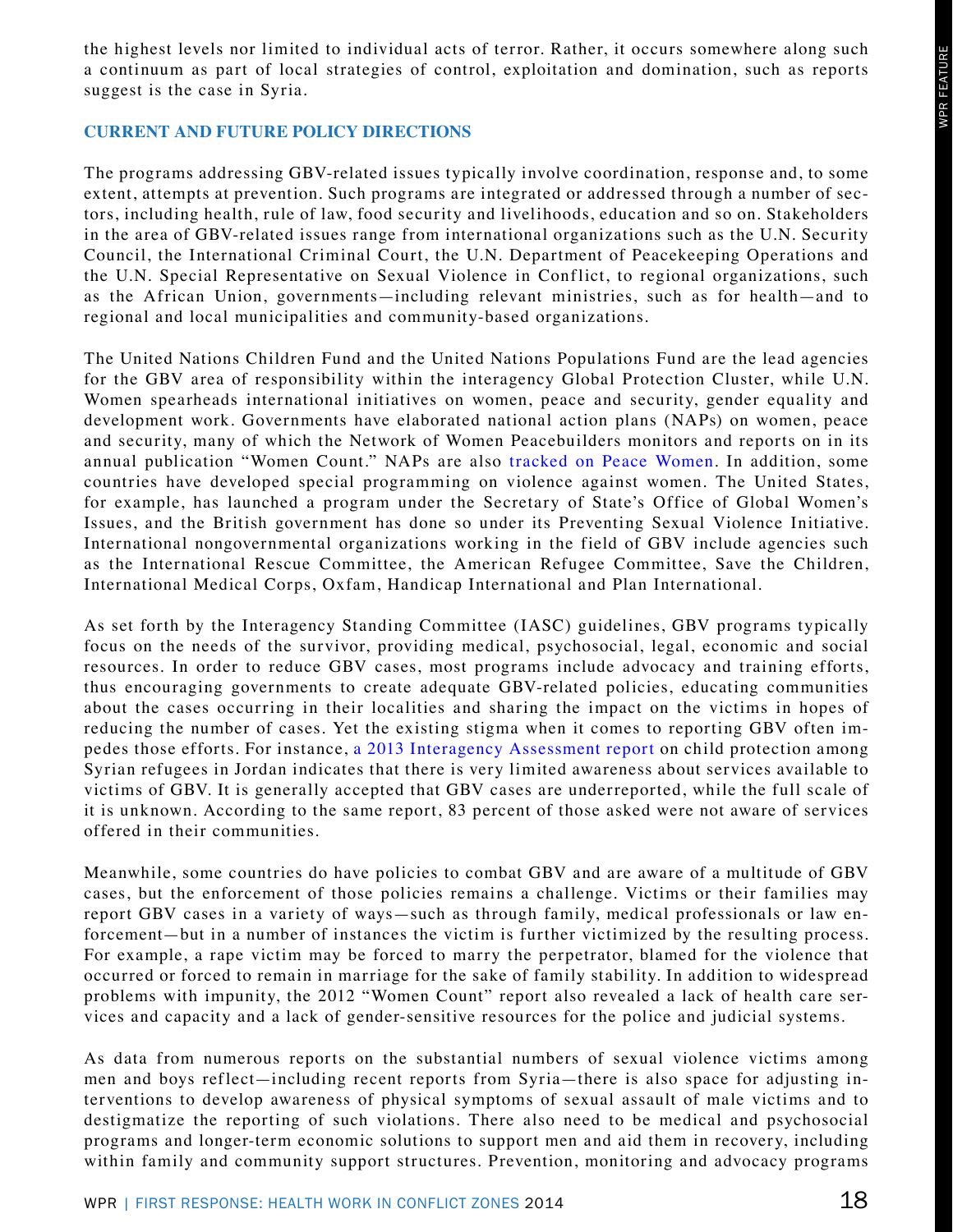need also to consider the risk factors and causes that predispose men and boys to sexual violence in contemporary conflicts, including in the context of state fragility and the linkages between conflict and crime.

A range of programs consider GBV in conjunction with the safe space issue. In considering shelter or construction programs, these approaches may involve building the camp so that families are given relative privacy and so that single, widowed or separated women are not exposed to greater risk when they have to take on more responsibilities for the household and—when possible—for generating income. In other instances, projects [may include improving the safety of the actual](http://www.unhcr.org/51b6e1ff9.pdf) [shelters](http://www.unhcr.org/51b6e1ff9.pdf). Similarly, the programs that focus on economic strengthening, including those with various training programs, income-generation activities, cash transfers, grants, agricultural development and so on, may consider GBV problematic in the design and implementation of those projects, while other projects specifically target GBV survivors. The failure to do so reflects widely held assumptions that economic recovery and infrastructure are gender-neutral, that is, that women and men will benefit equally, [though that is rarely the case.](http://www.unwomen.org/%7E/media/Headquarters/Media/Publications/en/05APlanningandFinancing.pdf)

There are many large international nonprofit organizations leading GBV programs around the world in conflict, post-conflict or relative peace environments. To date, there is no complete overview of the scale of such programs, though more country-level information may be available via the protection cluster in the locations where it is established. However, this overview often does not take into consideration a substantial number of local, community initiatives and organizations that often have limited visibility and funding and yet provide important services to women and girls in those communities. For instance, a Southern Sudanese NGO, Confident Children out of Conflict (CCC), provides a safe space for girls that are at high risk of exploitation and abuse, including GBV. CCC provides a safe place to stay along with access to basic education and vocational training. The binational [Kino Border Initiative](http://www.jesuit.org/jesuits/wp-content/uploads/Kino_FULL-REPORT_web.pdf) in Nogales, Arizona, and Nogales in the state of Sonora, Mexico, similarly provides safe space in a region of violent border risks for migrants deported from the United States, including a safe house for women fleeing domestic and drugrelated violence from Central America and Mexico.

While the field of GBV programming in humanitarian emergencies has developed rapidly over the past decade within and across many sectors, methods of evaluating effectiveness and evidence of learning from good practices are emerging more slowly. Such learning has been propelled by organizations such as The Active Learning Network for Accountability and Performance in Humanitarian Action, founded in 1997, and DARA, founded in 2003, which both aim to improve quality and effectiveness of humanitarian action. Nonetheless, in the present context it is difficult to pinpoint to what extent the currently implemented programs would help prevent gender-based violence. Moreover, given the number of potentially underreported cases it is hard to identify the depth of the problem, and yet making assistance available is critical in emergencies. However, going forward, integrating GBV programs into the community is essential in preventing GBV cases. Eventually, community-based efforts can be further developed into larger civil society impacts with the involvement of women's organizations for effective monitoring, and also mobilizing and advocating for policy implementation.

To such ends, a key initiative is the 2014 pilot of revisions to the 2005 IASC Guidelines, which will be followed by feedback and further refinement. [These revisions](http://reliefweb.int/report/world/gender-based-violence-emergencies-humanitarian-exchange-magazine-issue-60) will stress the importance of multifaceted programing on GBV rather than a focus on sexual violence in emergencies, cover natural disasters along with conflict settings, give guidance to both short-term programming to improve protection as well as interventions for longer-term structural changes to eliminate GBV, and include accountability mechanisms. Guidance documents on GBV programming may benefit from further categorizing different forms of violence, target groups, contexts and relevant responses to foster the exchange of lessons learned.

Nonetheless, among the challenges for moving forward is the lack of consensus on defining and applying gender-based violence concepts. A second issue concerns new demands for programming to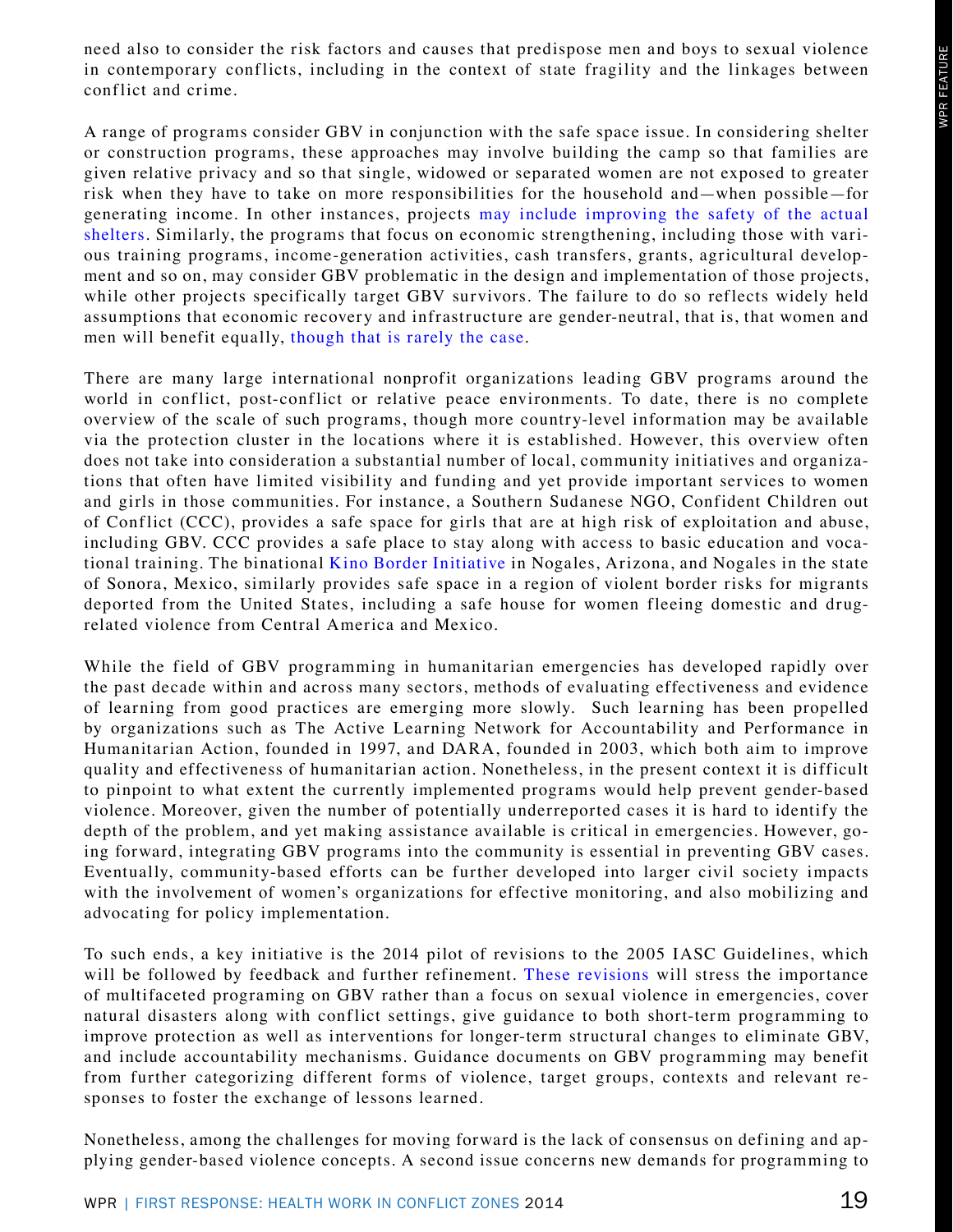support a wider range of survivors, such as men and boys; gay, lesbian and transgendered people; and the disabled. A third set of challenges arises from changing contexts, such as risks in urban versus rural settings or conflict versus disaster response and, increasingly, their intersections.

There are also different challenges for assessing success or failure in risk prevention or mitigation versus outcomes of GBV programing to assist survivors. Prevention strategies are more complex, less tangible and more difficult to measure, especially strategies that target structural causes of violence, such as programming to address discrimination against women or develop the rule of law encompassing women's rights. The impact of these strategies on social transformation is long-term and complex. In addition, it is difficult to prove counterfactuals, for instance that a particular preventive measure—such as lighting for latrines in refugees camps to provide greater protection for women—averted specific outcomes, such as a certain number of rapes. In contrast, response programs can tabulate numbers of persons given medical care, food, water, shelter and so on.

GBV is a widespread "runaway" norm that operates both temporally and spatially. Though no longer abetted by silence and impunity, it is in some ways adapting along with shifts in conflict itself. Our efforts to respond to it, and prevent it, must do so as well.  $\Box$ 

*Dr. Janie Leatherman is a professor of politics and International studies at Fairfield University, and has served as a consultant on peace and conflict early warning and prevention, and humanitarian education. Her recent publications include "Sexual Violence and Armed Conflict" (Polity 2011), "A Safe Space" (Fairfield Magazine 2013), and "Violencia Sexual, Guerra Globalizada y el Colapso de Los Espacios Seguros" (Politai 2012).*

*Nadezda Griffin is a humanitarian and development consultant with more than 10 years of experience in operations and logistics management, most recently with Action Against Hunger.*

*Photo: A clinic for vicitims of gender-baseded violence in Zambia, Nov. 27, 2012 (U.K. Department for International Development photo).*

Want more? Subscribe to World Politics Review now to get unlimited access.